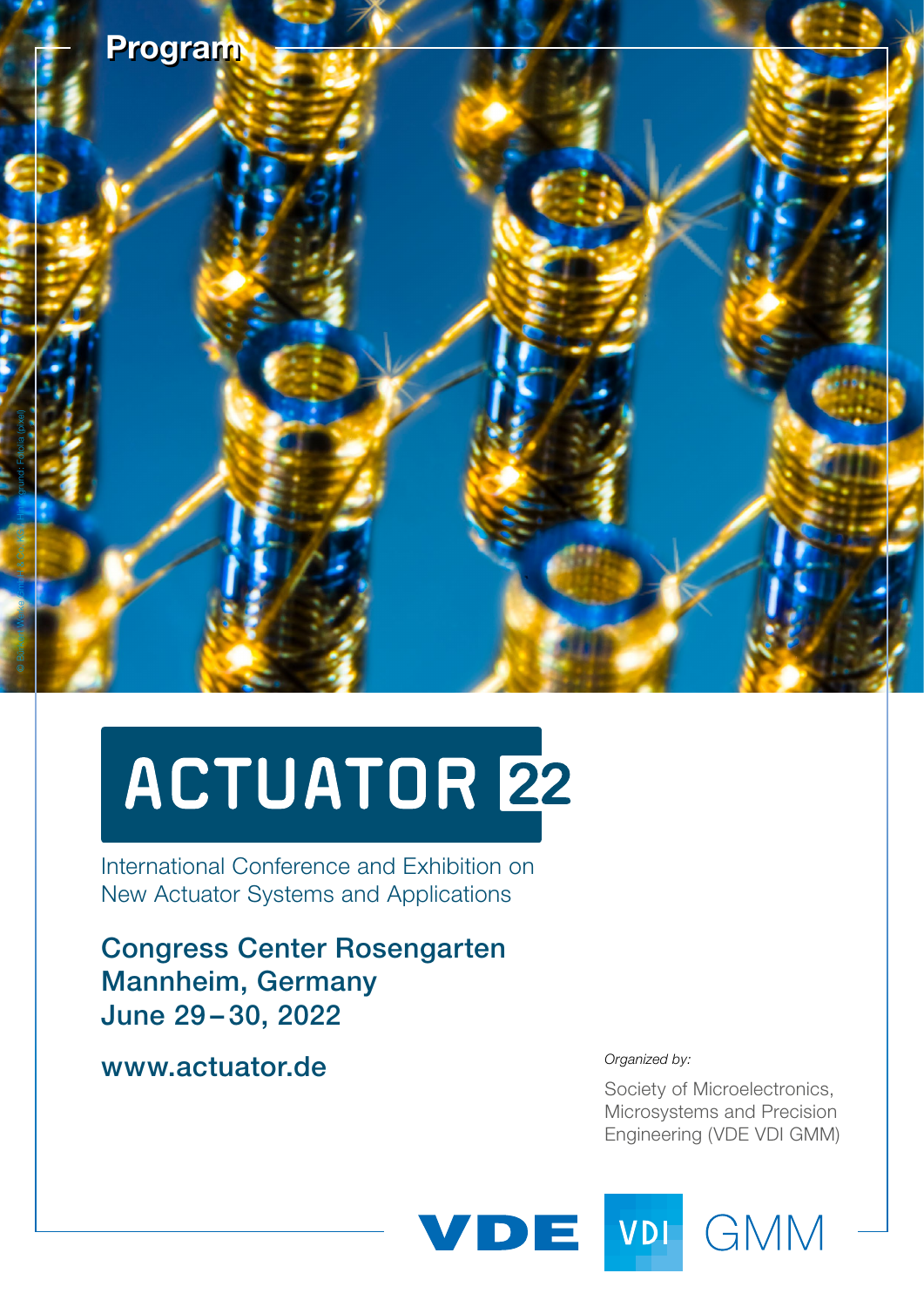# **ACTUATOR 22**

### Welcome to the new ACTUATOR Conference 2022

#### The ACTUATOR Conference 2022 – may we inform you ...

ACTUATOR is a major biennial event bringing together leading experts, suppliers and users in the field of new actuators and low-power electromagnetic drives from all over the world. The invitation to attend ACTUATOR is aimed at executives and researchers from industrial companies as well as institutes, colleges and universities who are interested in the transfer of R&D results into innovative actuator applications and drive technologies.

#### ACTUATOR 2022 –

#### together with you on an international stage

With about 400 participants from more than 20 countries, the International Conference on New Actuator Systems and Applications has been the most important place to meet leading international specialists, to share their expertise and to start business co-operations in the field of new actuator technologies.

#### ACTUATOR – the key forum for actuators

based on smart materials and micro technologies as well as their applications in all areas of engineering for thirty years now. Over the years, a huge variety of excellent ideas and results have been reported. A lot of them have been raised from vision to mass product. Among the success stories you will find quite a number of established applications of new actuators, in particular their well-known use in fuel injection, adaptive shock absorbers, nanopositioning, precision engineering like camera lenses and other applications of miniaturized drives.

#### New product generations

In this way, ACTUATOR has launched the realization of new product generations with outstanding compactness and high performance properties which so far have not been achieved in conventional technologies. A small wonder that based on this ignition, resulting in gaining access to new markets.

#### The Exhibition

The Exhibition on New Actuator Systems and Applications will present components, system approaches and applications of smart actuators and low-power electromagnetic drives based on conventional (electromagnetic) and innovative working principles (new actuators), and associated subjects. The range of topics also includes measurement techniques, control concepts and circuits, driver components and units, system integration, layout and simulation tools etc.

*Prof. Dr. Helmut F. Schlaak* Conference Chair

Technical University Darmstadt Microtechnology and Electromechanical Systems Lab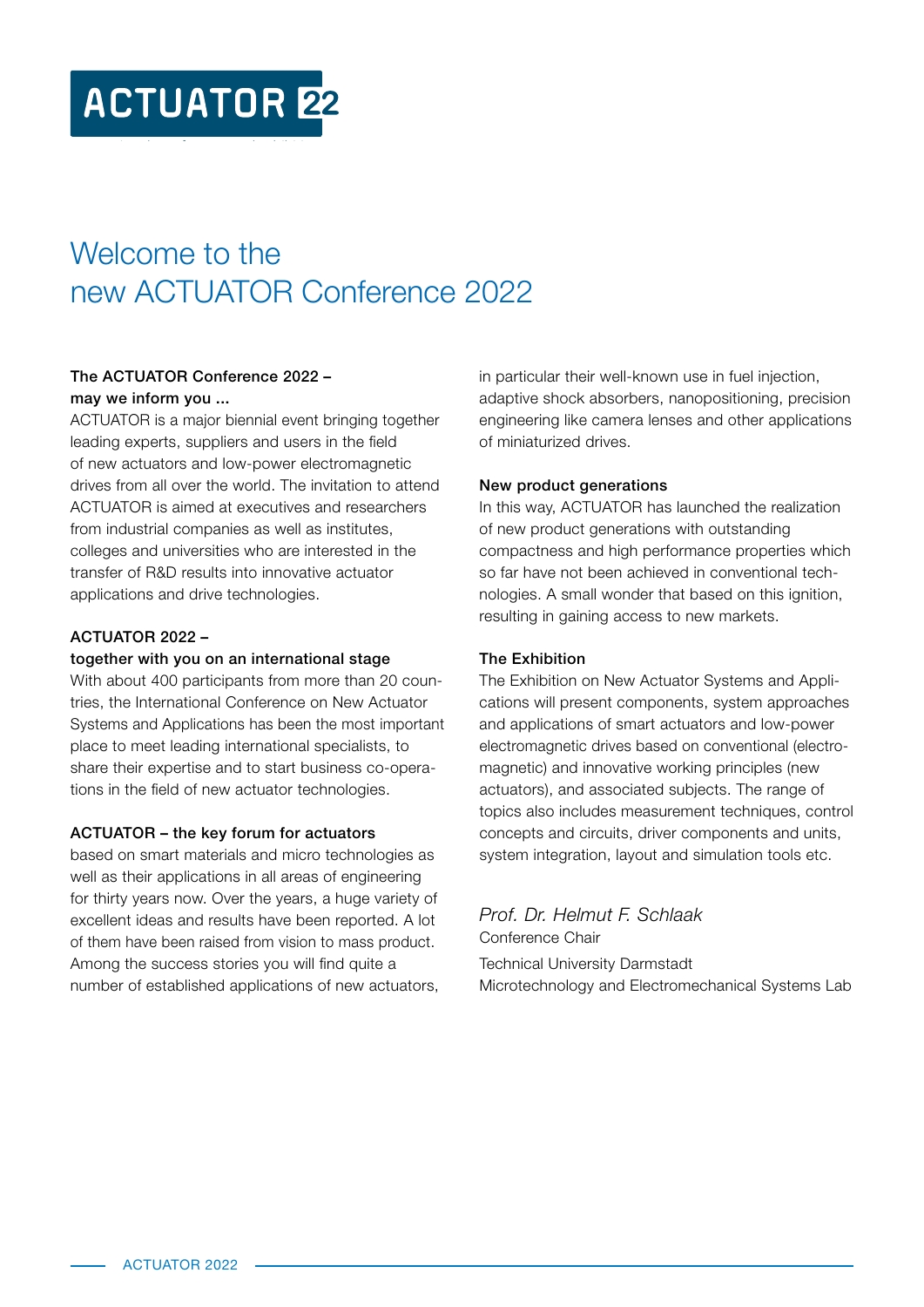### List of contents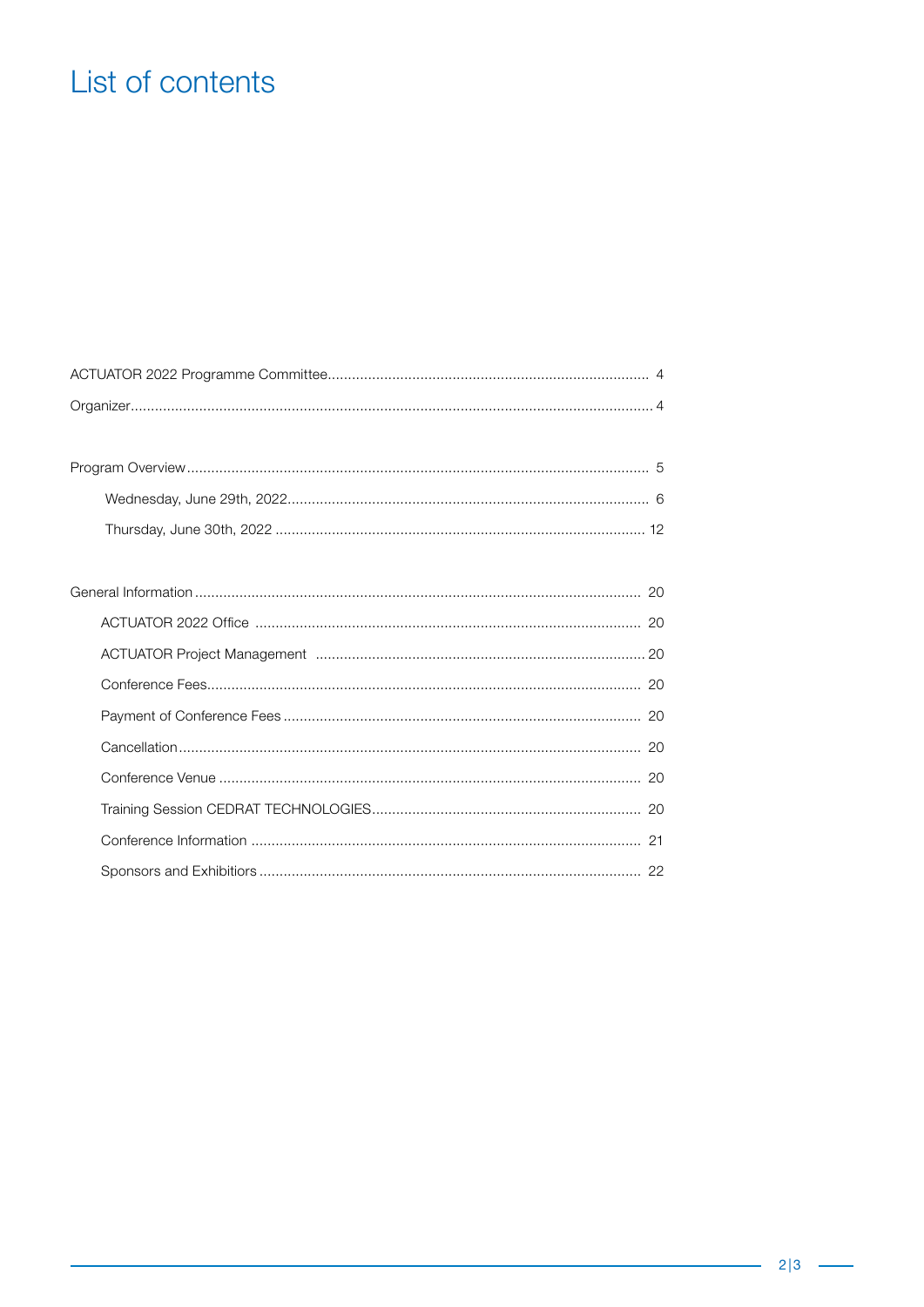### The ACTUATOR 2022 Programme Committee

Schlaak, Helmut F. (Chairman) | Technische Universität Darmstadt, Germany (Conference Chair) Amrhein, Wolfgang | Johannes Kepler University Linz, Austria Chikhaoui, Mohamed Taha | Université Grenobles-Alpes, France Choi, Seung-Bok | The State University of New York, Korea (SUNY Korea), Incheon, South Korea Claeyssen, Frank | CEDRAT Technologies S.A., Meylan, France Goldasz, Janusz | BWI Beijing West Industries Technical Center Kraków, Poland Henke, Markus | Technische Universität Dresden, Germany Kanda, Takefumi | Okayama University, Japan Keller, Roland | Dr. Fritz Faulhaber GmbH & Co. KG, Schönaich, Germany Keplinger, Christoph | Max Planck Institute for Intelligent Systems, Stuttgart, Germany Kohl, Manfred | Karlsruher Institut für Technologie, Germany Krippner, Peter | Bürkert Werke GmbH & Co. KG, Karlsruhe, Germany Lötters, Joost | Bronkhorst High-Tech B.V., Ruurlo, Netherlands Maas, Jürgen | Technische Universität Berlin, Germany Manfredi, Luigi | University of Dundee, Great Britain Marienfeld, Peter | ContiTech Vibration Control GmbH, Hannover, Germany Monner, Hans Peter | German Aerospace Center (DLR), Braunschweig, Germany Morishima, Keisuke | Osaka University, Yamadaoka, Japan Morita, Takeshi | Tokyo University, Japan Müller, Bert | University of Basel, Switzerland Müllner, Peter | Boise State University, USA Pagounis, Emmanouel | ETO MAGNETIC GmbH, Stockach, Germany Perret, Jérôme | Haption GmbH Aachen, Germany Pertsch, Patrick | PI Ceramic GmbH, Lederhose, Germany Pott, Peter | University of Stuttgart, Germany Preumont, André | Université libre de Bruxelles, Belgium **Price, Aaron** | The University of Western Ontario, Canada Renaud, Pierre | Institut National des Sciences Appliquées Strasbourg INSA, Strasbourg, France Seelecke, Stefan | Universität des Saarlandes, Saarbrücken, Germany Spomer, Waldemar | Physik Instrumente (PI) GmbH & Co. KG, Karlsruhe, Germany Takasaki, Masaya | Saitama University, Japan Uchino, Kenji | The Pennsylvania State University, USA Ugurlu, Barkan | Ozyegin University, Cekmeköy - Istanbul, Turkey Vander Poorten, Emmanuel | Katholieke Universiteit Leuven, Heverlee, Belgium Vergani, Giorgio | SAES Getters S.p.A., Lainate, Italy Wallrabe, Ulrike | University of Freiburg, Department of Microsystems Engineering - IMTEK, Germany

### **Organizer**

VDE VDI-Society Microelectronics Microsystems and Precision Engineering (GMM)

Dr. Ronald Schnabel Merianstraße 28, 63069 Offenbach am Main, Germany Phone: +49 69-6308-227 Fax: +49 69-6308-9828 e-Mail: [gmm@vde.com](mailto:gmm%40vde.com?subject=)

During the conference: Mobile: +49 171 4695 118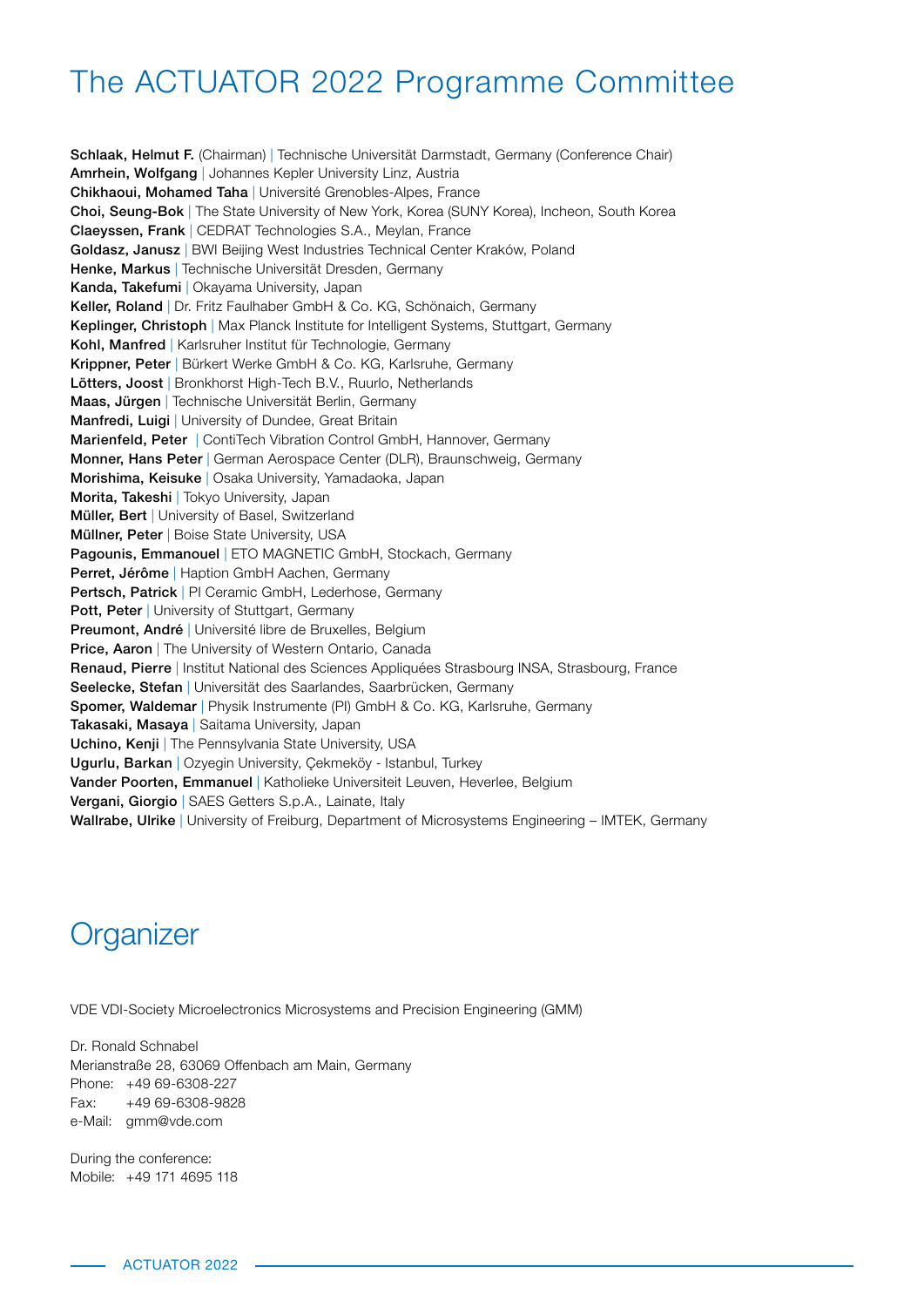## Overview Overview

| <b>Time</b>        | <b>Gustav Mahler Saal I</b>                                      | <b>Gustav Mahler Saal II</b>                                                              | <b>Gustav Mahler Saal III</b>                         |
|--------------------|------------------------------------------------------------------|-------------------------------------------------------------------------------------------|-------------------------------------------------------|
|                    | <b>Wednesday, June 29</b>                                        |                                                                                           |                                                       |
| $08:45-$<br>09:00  | p.6<br>Opening                                                   |                                                                                           |                                                       |
| $09:00 -$<br>10:30 | p.6<br><b>Plenary Talks</b>                                      |                                                                                           |                                                       |
| $10:30 -$<br>11:00 |                                                                  | Coffee Break                                                                              |                                                       |
| $11:00 -$<br>12:20 | p.6<br>A1:<br>Medical Devices /<br><b>Medical Engineering</b>    | B1:<br><b>Polymer Actuators</b>                                                           | p.7<br>p.7<br>$C1$ :<br>Optics                        |
| $12:20 -$<br>13:50 |                                                                  | <b>Lunch Break</b>                                                                        |                                                       |
| $13:50 -$<br>15:10 | p.8<br>A2:<br>Microfluidic Handling /<br><b>Energy Harvester</b> | <b>B2:</b><br>Electromagnetic Actuators /<br>Magenostrictive Actuators                    | p.9<br>p.8<br>C2:<br>Aerospace                        |
| $15:10 -$<br>16:00 |                                                                  | Coffee Break                                                                              |                                                       |
| $16:00 -$<br>17:20 | p.10<br>A3:<br><b>Robotics</b>                                   | <b>B3:</b><br>Actuators Based on<br>ER/MR Fluids                                          | p.11<br>p.10<br>C3:<br><b>Industrial Applications</b> |
|                    | Thursday, June 30                                                |                                                                                           |                                                       |
| $09:00 -$<br>10:30 | p.12<br><b>Plenary Talks</b>                                     |                                                                                           |                                                       |
| $10:30 -$<br>11:00 |                                                                  | Coffee Break                                                                              |                                                       |
| $11:00 -$<br>12:40 | p.12<br>A4:<br><b>SMA (1)</b>                                    | <b>B4:</b><br>Actuator Control and<br>Electronics                                         | p.13<br>p.13<br>C4:<br><b>KOMMMA Session (1)</b>      |
| $12:40 -$<br>13:40 |                                                                  | <b>Lunch Break</b>                                                                        |                                                       |
| $13:40-$<br>15:10  |                                                                  | <b>Poster Sessions</b><br>P1: Various topics on actuators, P2: Electromagnetic actuators, | p.14                                                  |

|                   | P3: Micro/nano manipulation and positioning, P4: Piezoelectric actuators / piezoelectric motors,<br><b>P5:</b> Process engineering, <b>P6:</b> Robotics / micro robotics / soft robotics |                         |      |                    |      |
|-------------------|------------------------------------------------------------------------------------------------------------------------------------------------------------------------------------------|-------------------------|------|--------------------|------|
| $15:10-$<br>15:30 |                                                                                                                                                                                          | Coffee Break            |      |                    |      |
| $15:30-$          | A5:                                                                                                                                                                                      | p.18<br><b>B5:</b>      | p.18 | C5:                | p.19 |
| 17:10             | <b>SMA (2)</b>                                                                                                                                                                           | Piezoelectric Actuators |      | KOMMMA Session (2) |      |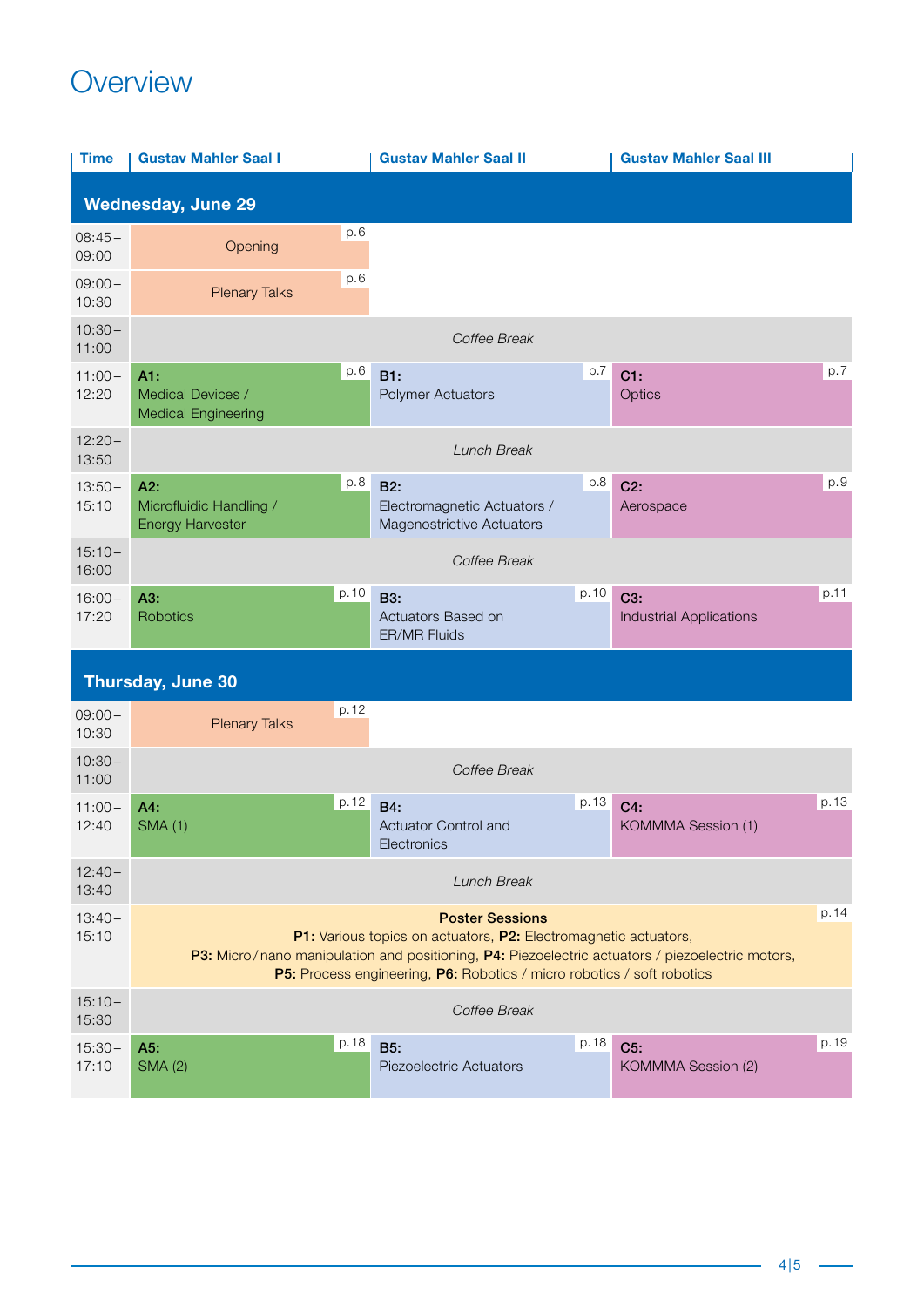#### *Gustav Mahler Saal I*

| 08:45 | <b>Opening</b>                                                                                                                                         |  |  |  |
|-------|--------------------------------------------------------------------------------------------------------------------------------------------------------|--|--|--|
|       | Chair: Ulrike Wallrabe (Albert-Ludwigs-Universität Freiburg, DE)                                                                                       |  |  |  |
|       |                                                                                                                                                        |  |  |  |
|       | <b>Plenary Talks</b>                                                                                                                                   |  |  |  |
|       | Chairs: Ulrike Wallrabe (Albert-Ludwigs-Universität Freiburg, DE); Jürgen Maas (Technical University Berlin, DE)                                       |  |  |  |
| 09:00 | NEXIPAL(R) - Pushing the value chain of polymer actuators<br>Andreas Koellnberger (Wacker Chemie AG, DE)                                               |  |  |  |
| 09:30 | <b>Materials for Small-Scale Robotics</b><br>Salvador Pané (Swiss Federal Institute of Technology (ETH) Zurich, CH)                                    |  |  |  |
| 10:00 | <b>Bio-Inspired Surgical Instruments</b><br>Paul Breedveld (Delft University of Technology & Faculty Mechanical, Maritime & Materials Engineering, NL) |  |  |  |

#### 10:30 - 11:00 Coffee Break

#### *Gustav Mahler Saal I*

| A1    | <b>Medical Devices / Medical Engineering</b><br>Chairs: Peter P. Pott (Universität Stuttgart, DE); Bert Müller (University of Basel, CH)                                                                                                                                                                                                                                                                                                                                                                    |  |  |
|-------|-------------------------------------------------------------------------------------------------------------------------------------------------------------------------------------------------------------------------------------------------------------------------------------------------------------------------------------------------------------------------------------------------------------------------------------------------------------------------------------------------------------|--|--|
| 11:00 | Characterization of a soft magnetic catheter controlled by a permanent magnet<br>Mohammad Hasan Dad Ansari (Scuola Superiore Sant'Anna, IT & KU Leuven, BE); Xuan Thao Ha (Katholieke<br>Universiteit Leuven, BE); Mouloud Ourak (KU Leuven, BE); Veronica lacovacci (Scuola Superiore Sant'Anna,<br>IT); Gianni Borghesan (Katholieke Universiteit Leuven, BE); Emmanuel Benjamin Vander Poorten (KU Leuven,<br>BE); Arianna Menciassi (Scuola Superiore Sant'Anna, IT)                                    |  |  |
| 11:20 | <b>Miniature Pneumatic Artificial Muscles for Use in Surgical Devices</b><br>Bob Lathrop (KU Leuven, BE); Mouloud Ourak (KULeuven, BE); Emmanuel Benjamin Vander Poorten (KU<br>Leuven, BE)                                                                                                                                                                                                                                                                                                                 |  |  |
| 11:40 | Discrete bistable-actuated catheter<br>Emmanuel Benjamin Vander Poorten, Julie Legrand (KU Leuven, BE); Mouloud Ourak (KULeuven, BE)                                                                                                                                                                                                                                                                                                                                                                        |  |  |
| 12:00 | A manually actuated continuum robot research platform for deployable shape-memory curved<br>cannula stereotactic neurosurgery<br>Julian Mühlenhoff, Thorben Körbner (Technische Universität Ilmenau, DE); Giovanni Miccoli, Dörthe Keiner,<br>Matthias K. Hoffmann (Saarland University, DE); Philipp Sauerteig, Karl Worthmann (Technische Universität<br>Ilmenau, DE); Kathrin Flaßkamp, Steffi Urbschat, Joachim Oertel (Saarland University, DE); Thomas Sattel<br>(Technische Universität Ilmenau, DE) |  |  |

#### 12:20 - 13:50 Lunch Break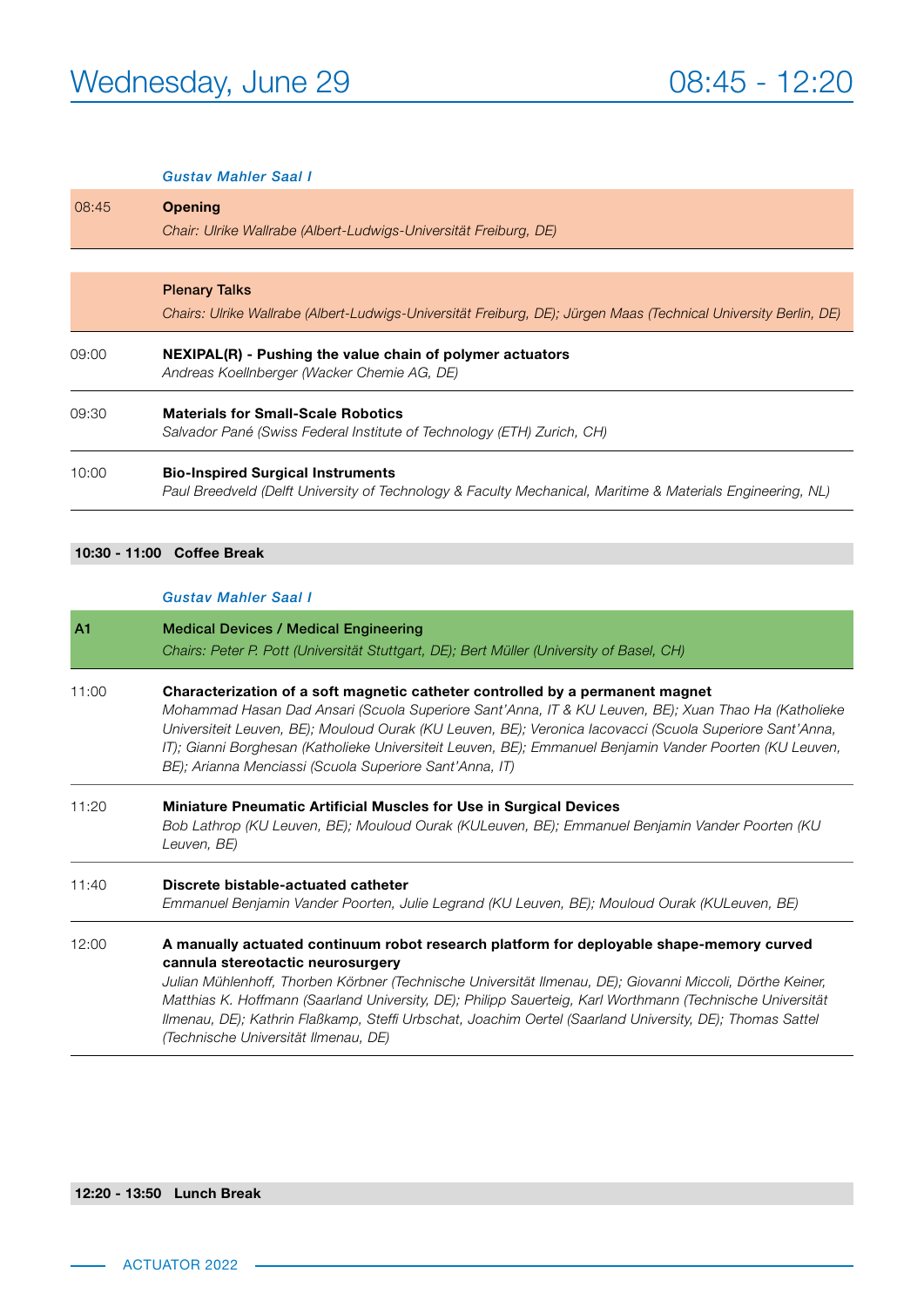|                | <b>Gustav Mahler Saal II</b>                                                                                                                                                                                                                                                                                                                                                   |
|----------------|--------------------------------------------------------------------------------------------------------------------------------------------------------------------------------------------------------------------------------------------------------------------------------------------------------------------------------------------------------------------------------|
| <b>B1</b>      | <b>Polymer Actuators</b>                                                                                                                                                                                                                                                                                                                                                       |
|                | Chair: Aaron Price (Western University, CA)                                                                                                                                                                                                                                                                                                                                    |
| 11:00          | Boron-based magnetoactive Polymers - the new smart material<br>Gareth Monkman, Maximilian Schirmer (OTH Regensburg, DE); Christoph Putz, Robert Sattler (OTH-<br>Regensburg, DE)                                                                                                                                                                                               |
| 11:20          | Continuous, highly efficient production of twisted monofilaments for twisted coiled polymer<br>actuators<br>Johannes Mersch (Technische Universität Dresden, DE); Nicholas Witham (University of Utah, USA);<br>Markus Koenigsdorff (Technische Universität Dresden, DE); Florian Solzbacher (University of Utah, USA);<br>Gerald Gerlach (Technische Universität Dresden, DE) |
| 11:40          | Design of Electrical Contact for DE Transducers under Thermal Considerations<br>Michael J. Gareis, Ozan Çabuk, Jürgen Maas (Technische Universität Berlin, DE)                                                                                                                                                                                                                 |
|                | <b>Gustav Mahler Saal III</b>                                                                                                                                                                                                                                                                                                                                                  |
| C <sub>1</sub> | Optics                                                                                                                                                                                                                                                                                                                                                                         |
|                | Chair: Barkan Ugurlu (Ozyegin University, TR)                                                                                                                                                                                                                                                                                                                                  |
| 11:00          | Fabrication of Micro Halbach Arrays in a Monolithic Ring Magnet by Laser-Assisted Heating<br><b>Magnetization</b><br>Keita Nagai, Youhei Hamaoka (Tokyo Institute of Technology, JP); Naohiro Sugita (Tokyo Institute of<br>Technology, JP); Tadahiko Shinshi (Tokyo Institute of Technology, JP)                                                                              |
| 11:20          | <b>Concept for an SMA-Actuated Camera Gimbal</b><br>Alexander Schwegler, Arif Kazi (Aalen University of Applied Sciences, DE); Tobias Schumm, Markus Koepfer<br>(Actuator Solutions GmbH, DE)                                                                                                                                                                                  |
| 11:40          | Development of a SMA driven articulation and autofocus mechanism for endoscope applications<br>Michele Mandolino, Rouven Britz (Saarland University, DE); Yannik Goergen (ZeMA gGmbH & Saarland<br>University, DE); Gianluca Rizzello (Saarland University, DE); Paul Motzki (ZeMA gGmbH & Saarland University,<br>DE)                                                         |
| 12:00          | <b>P-FSM150S Fast Steering Mirror for Optical Space Constellations</b><br>Gerald Aigouy, Etienne Betsch (Cedrat Technologies, FR); Frank Claeyssen (CEDRAT Technologies S.A.,<br>FR); Adrien Guignabert, Hugo Grardel, Augustin Bedek, Anthony Baillus, Nicolas Bourgeot, Pierre Personnat<br>(Cedrat Technologies, FR)                                                        |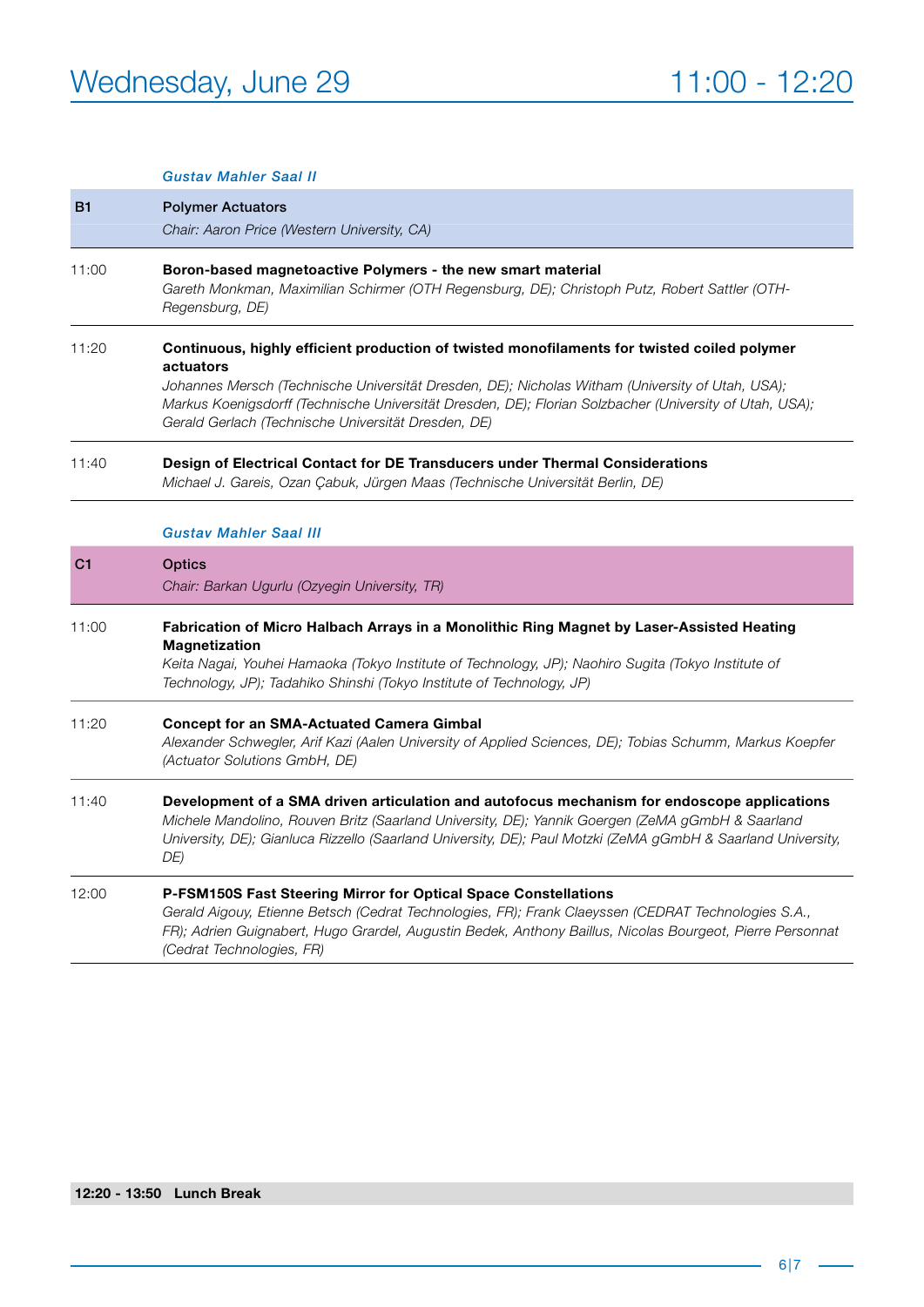#### *Gustav Mahler Saal I*

| A <sub>2</sub> | Microfluidic Handling / Energy Harvester                                                                                                                                                                                                                                                           |  |  |
|----------------|----------------------------------------------------------------------------------------------------------------------------------------------------------------------------------------------------------------------------------------------------------------------------------------------------|--|--|
|                | Chairs: Ulrike Wallrabe (Albert-Ludwigs-Universität Freiburg, DE); Jérôme Perret (Haption GmbH, DE)                                                                                                                                                                                                |  |  |
| 13:50          | A Disposable Electromagnetic Micropump for Oscillatory-flow PCR Microfluidic System<br>Chao Qi, Naohiro Sugita, Tadahiko Shinshi (Tokyo Institute of Technology, JP)                                                                                                                               |  |  |
| 14:10          | Development of a Lightweight, Compact and Energy Efficient Pinch Valve driven by Shape Memory<br><b>Alloy Wires</b>                                                                                                                                                                                |  |  |
|                | Dominik Scholtes, Yannik Goergen (ZeMA gGmbH & Saarland University, DE);<br>Rouven Britz (Saarland University, DE); Paul Motzki (ZeMA gGmbH & Saarland University, DE)                                                                                                                             |  |  |
| 14:30          | Media-separated micropump consisting of magnetic shape memory alloy actuator<br>Tim Polley, André Harmel, Thomas Weisener, Gerald Vögele (HNP Mikrosysteme GmbH, DE)                                                                                                                               |  |  |
| 14:50          | The energy harvesting system by using internal acoustic energy at both side excitation<br>M. Tsuchiya, H. Tsuchiya, Hiroyuki Moriyama, H. T. Uchida, Soshi Nagasaka, Yuto Suzuki (Tokai University, JP)                                                                                            |  |  |
|                | <b>Gustav Mahler Saal II</b>                                                                                                                                                                                                                                                                       |  |  |
| <b>B2</b>      | Electromagnetic Actuators / Magenostrictive Actuators<br>Chairs: Wolfgang Amrhein (ACCM GmbH, AT); Roland Keller (Dr. Fritz Faulhaber GmbH & Co. KG, DE)                                                                                                                                           |  |  |
| 13:50          | Self-sensing Giant Magnetostrictive Actuator with Real-time Detection of Mechanical Stress<br>Dongjian Xie, Yahui Zhang, Haomin Wu, Yikun Yang, Bintang Yang (Shanghai Jiao Tong University, CN)                                                                                                   |  |  |
| 14:10          | Development of a magnetic reluctance force actuator for chatter suppression in boring bars<br>Fagher Wahab, Asier Astarloa, Iker Mancisidor (Ideko - Member of BRTA, ES); Maria Fernandes (University of<br>Basque Country (UPV-EHU), ES); Iñigo Etxaniz, Jokin Munoa (Ideko - Member of BRTA, ES) |  |  |
| 14:30          | Design and investigation of a miniaturized tubular electrical linear motor<br>Bela Schulte Westhoff, Jürgen Maas (Technische Universität Berlin, DE)                                                                                                                                               |  |  |
| 14:50          | A Comparison of Linear and Circular Force Inertial Actuation<br>Mark Norris (Parker Lord, USA); Larry D Ridge and Brad Sanderson (GHSP, USA); Stefan Barbulescu (Parker<br>Lord, USA)                                                                                                              |  |  |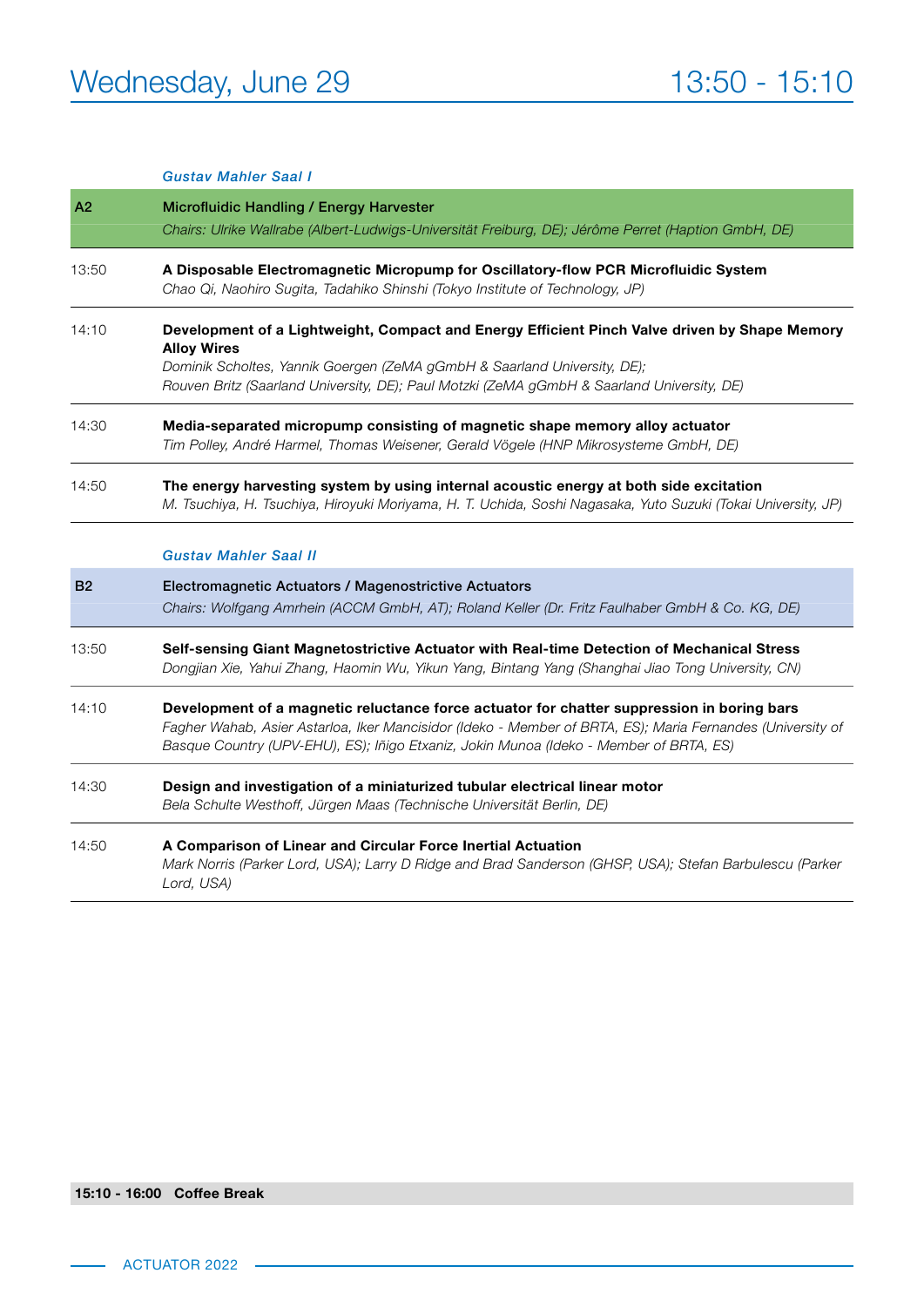|                | <b>Gustav Mahler Saal III</b>                                                                                                                                                                                                                                                                                                             |
|----------------|-------------------------------------------------------------------------------------------------------------------------------------------------------------------------------------------------------------------------------------------------------------------------------------------------------------------------------------------|
| C <sub>2</sub> | Aerospace<br>Chairs: Frank Claeyssen (CEDRAT Technologies S.A., FR); Hans Peter Monner (German Aerospace Center<br>(DLR), DE)                                                                                                                                                                                                             |
| 13:50          | High power density Piezo motors for critical environments<br>Nabil Bencheikh, Alexandre Pagès, Etienne Betsch, Jolan Gauthier (Cedrat Technologies, FR)                                                                                                                                                                                   |
| 14:10          | SYNJET3C Improvement of Synthetic Jet Actuator Technology for High Efficiency<br>Gerald Aigouy, Arnaud Barnique (Cedrat Technologies, FR); Frank Claeyssen (CEDRAT Technologies S.A.,<br>FR); Frederic Ternoy (Onera, FR); Martin Schueller (Trisitec, DE); Eberhard Kaulfersch (Fraunhofer Institute for<br>Electronic Nano Systems, DE) |
| 14:30          | <b>Bio-Inspired Flapping Wing Antagonist Actuation with SMA Wires</b><br>Domenico Bevilacqua (Saarland University & ZeMA GmbH, DE); Giovanni Soleti (Politecnico di Bari, IT);<br>Gianluca Rizzello (Saarland University, DE); Paul Motzki (ZeMA gGmbH & Saarland University, DE)                                                         |

#### 15:10 - 16:00 Coffee Break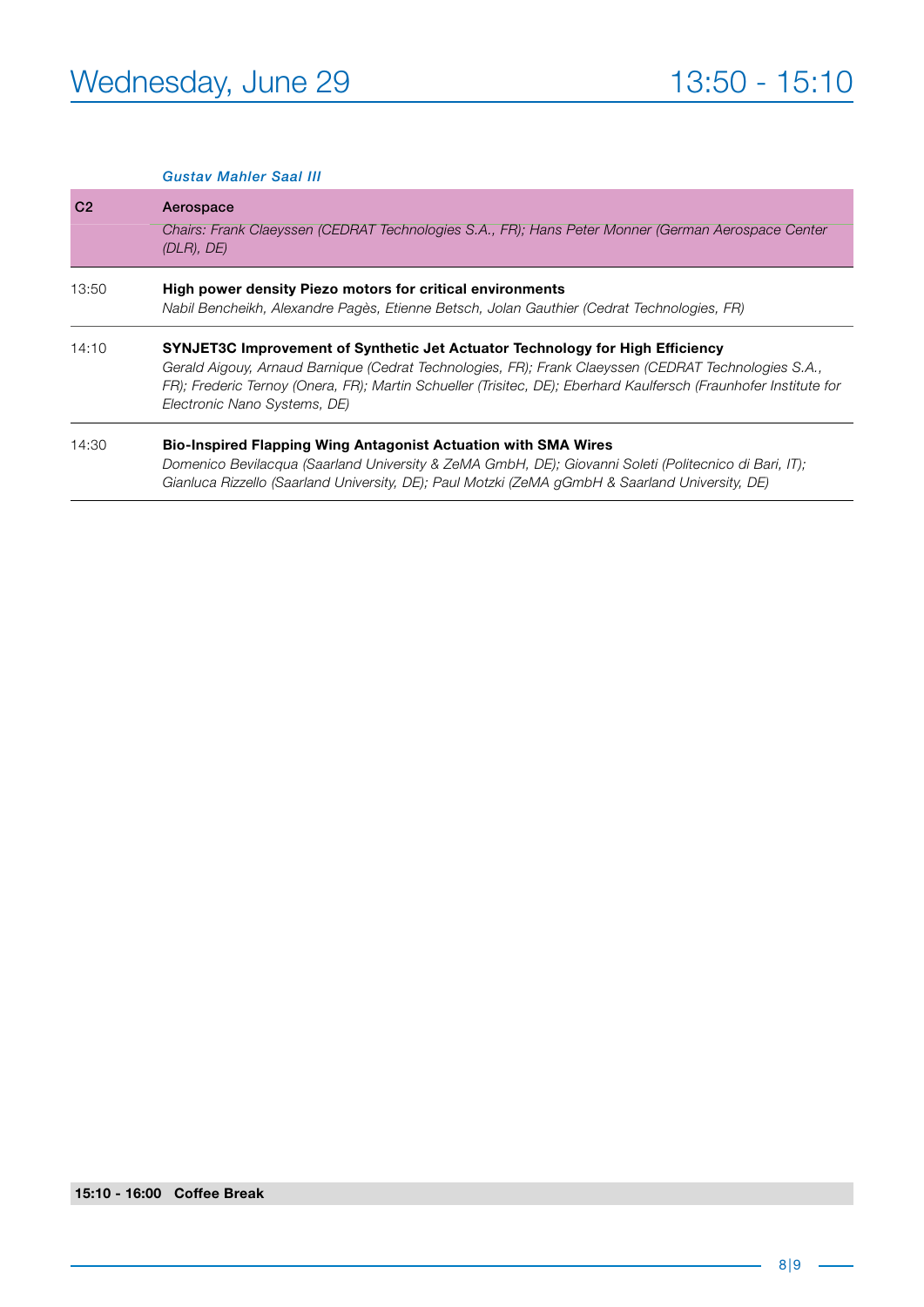#### *Gustav Mahler Saal I*

| A <sub>3</sub> | <b>Robotics</b><br>Chairs: Pierre Renaud (University of Strasbourg, FR); Emmanuel Benjamin Vander Poorten (KU Leuven, BE)                                                                                                                                                                                                                                                                                                                                 |  |
|----------------|-----------------------------------------------------------------------------------------------------------------------------------------------------------------------------------------------------------------------------------------------------------------------------------------------------------------------------------------------------------------------------------------------------------------------------------------------------------|--|
| 16:00          | Highly dynamic robotic leg for non-biomimetic walking robots<br>Jan Baumgärtner (Zentrales Institut Für Informatik, Universität Heidelberg, DE); Johannes Bach (Institut Für<br>Medizingerätetechnik, Universität Stuttgart, DE); Lorenzo Masia (Zentrales Institut Für Informatik, Universität<br>Heidelberg, DE); Essameddin Badreddin (Institute for Computer Engineering, University of Heidelberg, DE);<br>Peter P. Pott (Universität Stuttgart, DE) |  |
| 16:20          | A Servomotor with Adjustable Stiffness for Humanoid Robotics Application<br>Michele Folgheraiter, Sharafatdin Yessirkepov, Timur Umurzakov (Nazarbayev University, KZ)                                                                                                                                                                                                                                                                                    |  |
| 16:40          | Design and Parameter Identification of a Soft Robotic bendable module with Artificial Muscle<br><b>Fibers</b><br>Matthias Baltes, Johannes Prechtl (Saarland University, DE); Julian Kunze (Saarland University & ZeMA, DE);<br>Gianluca Rizzello (Saarland University, DE)                                                                                                                                                                               |  |
| 17:00          | Anisotropic Carbon Fibre Electrodes for Dielectric Elastomer Actuators<br>Markus Koenigsdorff, Johannes Mersch, Sascha Pfeil, Mathis Bruns, Gerald Gerlach (Technische Universität<br>Dresden, DE)                                                                                                                                                                                                                                                        |  |
|                | <b>Gustav Mahler Saal II</b>                                                                                                                                                                                                                                                                                                                                                                                                                              |  |
| B <sub>3</sub> | <b>Actuators Based on ER/MR Fluids</b><br>Chairs: Janusz Goldasz (BWI Group, Technical Center Krakow, PL); Jürgen Maas (Technische Universität<br>Berlin, DE)                                                                                                                                                                                                                                                                                             |  |
| 16:00          | A compact 4-DoF MR damper with independent damping adjustment<br>Aditya Suryadi Tan, Fabian Rabel, Yannick Sill (Technische Universität Ilmenau, DE); Thomas Sattel (Ilmenau<br>University of Technology, DE)                                                                                                                                                                                                                                             |  |
| 16:20          | The transient response of magnetorheological actuator/ fluid in shear mode on the rapid change<br>of magnetic field: effect of shear rate<br>Josef Válek, Michal Kubík, Ondrej Machacek, Zbyněk Strecker (Brno University of Technology, CZ)                                                                                                                                                                                                              |  |
| 16:40          | Development of a precisely controlled magnetorheological fluid brake for medical ergometers<br>Lukas Masjosthusmann, Valentin Schreiner (Technical University Berlin, DE); Julian Tschersich, Frank<br>Baumann (Maschinenfabrik Mönninghoff GmbH Co. KG, DE); Lutz Neumann (Ergoline GmbH, DE); Jürgen<br>Maas (Technische Universität Berlin, DE)                                                                                                        |  |
| 17:00          | Online rotor balancing by weight spheres controlled by MRF<br>Valentin Schreiner (Technical University Berlin, DE); Jürgen Maas (Technische Universität Berlin, DE)                                                                                                                                                                                                                                                                                       |  |

#### 18:30-21:00 Get Together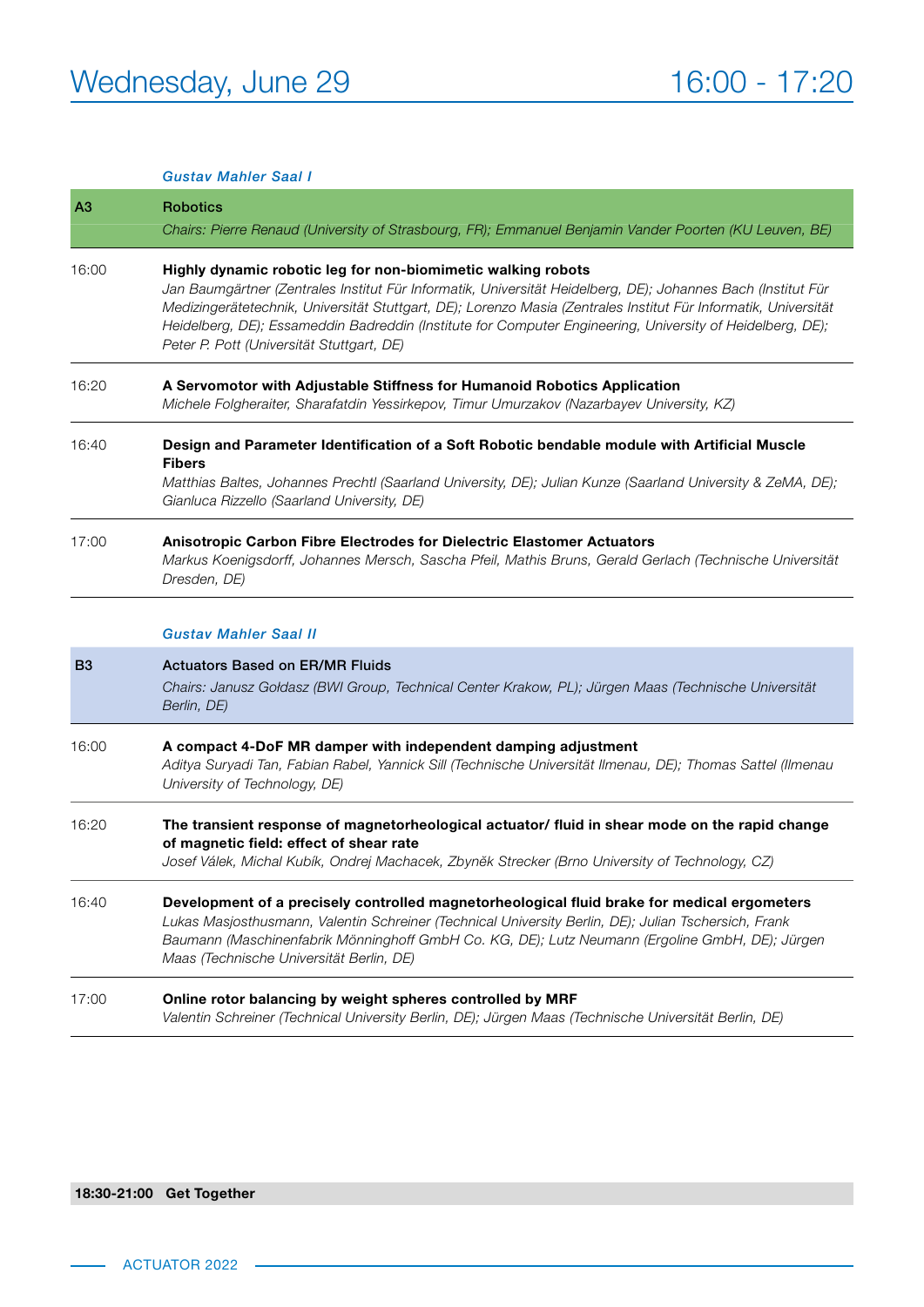#### *Gustav Mahler Saal III*

| C <sub>3</sub> | <b>Industrial Applications</b>                                                                                                                                                                                                                                            |  |  |
|----------------|---------------------------------------------------------------------------------------------------------------------------------------------------------------------------------------------------------------------------------------------------------------------------|--|--|
|                | Chairs: Miriam Biedermann (Bürkert Werke GmbH & Co. KG, DE); Hans-Jürgen Karkosch (Contitech<br>Vibration Control GmbH, DE)                                                                                                                                               |  |  |
| 16:00          | Moving iron controllable actuator MICA20CS Proof Mass Actuator<br>Gerald Aigouy, Xavier De Lepine, Patrick Meneroud, Steven Rowe, Aurore Piéton, Théo Simon, Marc<br>Fournier, Olivier Sosnicki (Cedrat Technologies, FR); Frank Claeyssen (CEDRAT Technologies S.A., FR) |  |  |
| 16:20          | High performance four-quadrant actuator<br>Wolfgang Zoels, Georg Bachmaier, Christopher McClanahan (MetisMotion GmbH, DE)                                                                                                                                                 |  |  |
| 16:40          | Mechatronic piezo mechanisms for active vibration control<br>Steven Rowe, Jolan Gauthier, Alexandre Pagès, Jean-Marc Nwesaty (Cedrat Technologies, FR)                                                                                                                    |  |  |
| 17:00          | Covering a Wide Range of Requirements in Warp Knitting Machines with Modular Actuator<br><b>Systems and Model-Based System Design</b><br>Florian Hoppe, Georg Kraus, Christian Arnold (KARL MAYER STOLL R&D GmbH, DE)                                                     |  |  |
|                |                                                                                                                                                                                                                                                                           |  |  |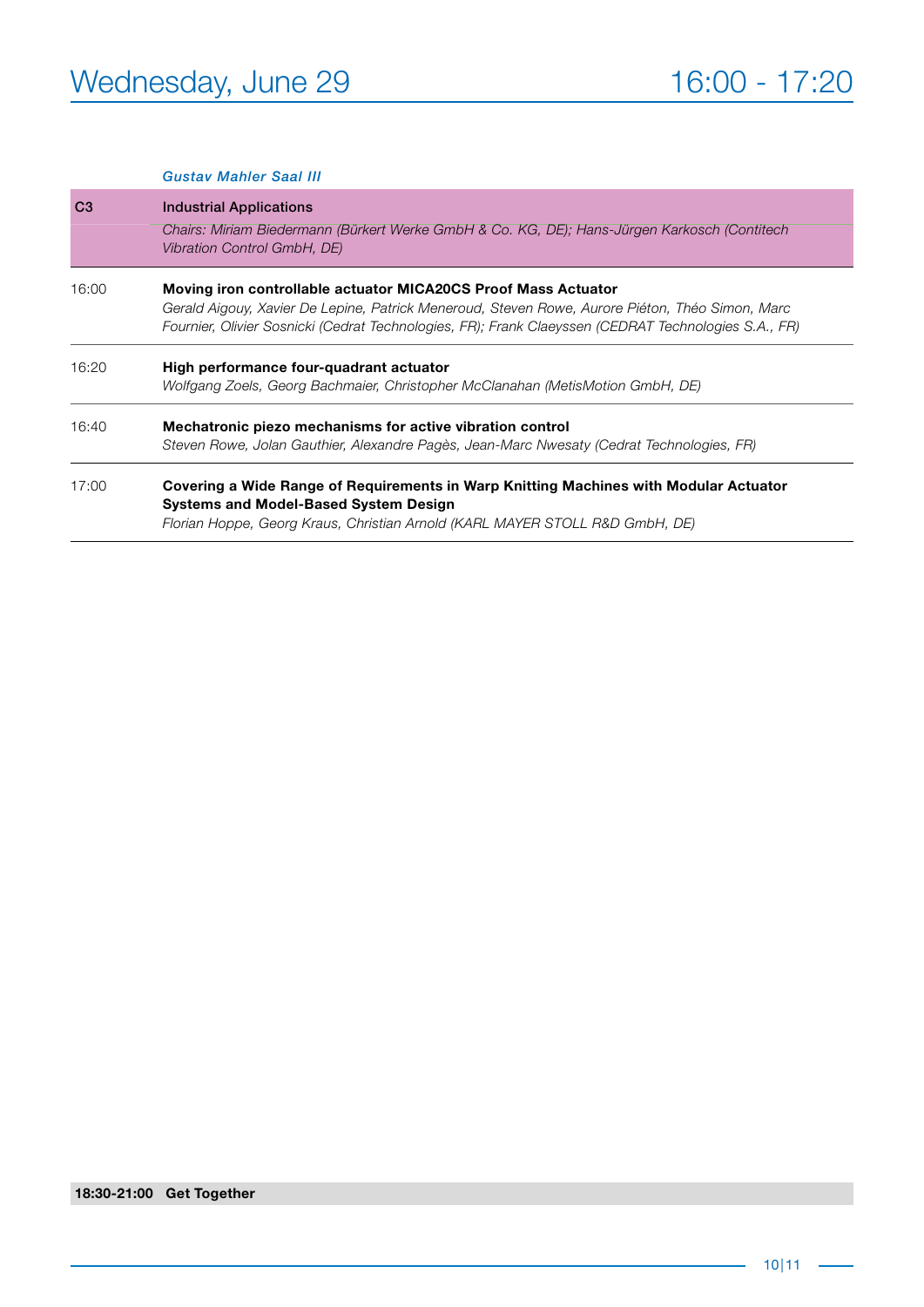#### *Gustav Mahler Saal I*

|       | <b>Plenary Talks</b><br>Chairs: Ulrike Wallrabe (Albert-Ludwigs-Universität Freiburg, DE); Emmanuel Benjamin Vander Poorten (KU<br>Leuven, BE)            |  |
|-------|-----------------------------------------------------------------------------------------------------------------------------------------------------------|--|
| 09:00 | Recent advances in magnetic shape memory material and device technologies<br>Markus Laufenberg, Emmanouel Pagounis (ETO MAGNETIC GmbH, DE)                |  |
| 09:30 | Fast & fine Steering Mirrors based on piezoelectric & magnetic actuator technologies for<br>Air & Space<br>Frank Claeyssen (CEDRAT Technologies S.A., FR) |  |
| 10:00 | Advances in the dynamics of MR actuators<br>Zbyněk Strecker (Brno University of Technology, CZ)                                                           |  |

#### 10:30 - 11:00 Coffee Break

#### *Gustav Mahler Saal I*

| A4    | <b>SMA (1)</b><br>Chairs: Luigi Manfredi (University of Dundee, United Kingdom (GB)); Giorgio Vergani (SAES Getters S.p.A., IT)                                                                                                                                               |
|-------|-------------------------------------------------------------------------------------------------------------------------------------------------------------------------------------------------------------------------------------------------------------------------------|
| 11:00 | Evaluation of efficient and lifetime optimised SMA actuation strategies<br>Christoph Dünn, Romina Krieg, Ralf Theiß, Peter Dültgen (Forschungsgemeinschaft Werkzeuge und<br>Werkstoffe, DE)                                                                                   |
| 11:20 | Fatigue behavior of Shape Memory Alloy wires actuated at high speed<br>Marco Citro, Salvatore Coco (Saes Getters, IT)                                                                                                                                                         |
| 11:40 | <b>Inverted Pendulum-Type SMA Actuator</b><br>Arif Kazi (Aalen University of Applied Sciences, DE); Markus Bäuml, Markus Koepfer (Actuator Solutions<br>GmbH, DE); Tobias Ehrmann (Aalen University of Applied Sciences, DE)                                                  |
| 12:00 | Analysis of the impact of mechanical guidance on active MSM-stick elongation behavior<br>Marco Hutter, Bernd Gundelsweiler (University of Stuttgart, DE)                                                                                                                      |
| 12:20 | Enhancing the dynamics of SMA actuators by using latent heat<br>Roland Binninger, Daniel Schwarz (Fraunhofer IPM, DE); Daniel Maiwald, André Bucht (Fraunhofer IWU, DE);<br>Christian Weck (Fraunhofer IFAM, DE); Kilian Bartholomé, Olaf Schäfer-Welsen (Fraunhofer IPM, DE) |

#### 12:40 - 13:40 Lunch Break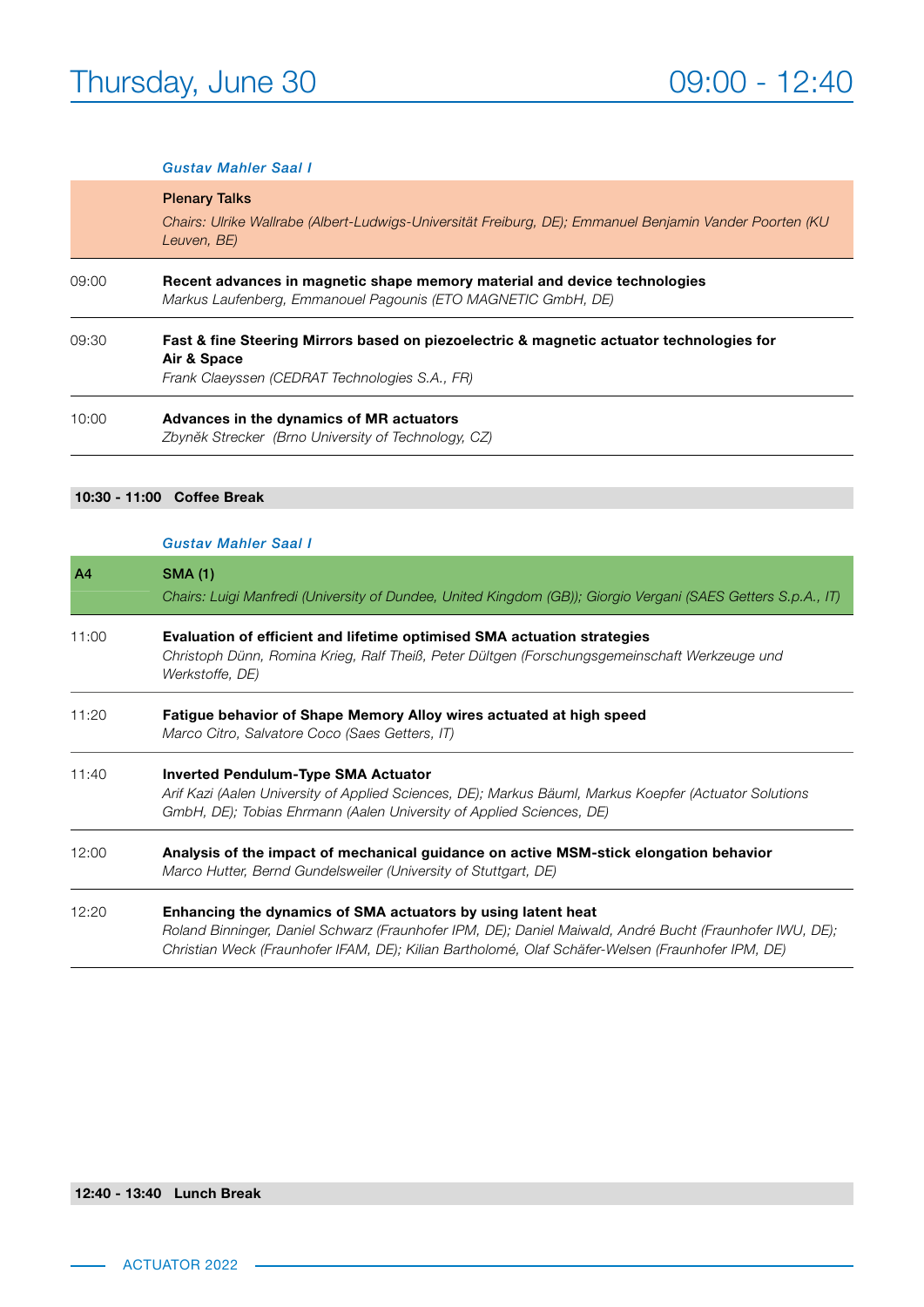#### *Gustav Mahler Saal II*

| <b>B4</b>      | <b>Actuator Control and Electronics</b><br>Chairs: Jürgen Maas (Technische Universität Berlin, DE); Waldemar Spomer (Physik Instrumente (PI) GmbH &<br>Co. KG, DE)                                                                                                                                                                                                |  |  |  |
|----------------|-------------------------------------------------------------------------------------------------------------------------------------------------------------------------------------------------------------------------------------------------------------------------------------------------------------------------------------------------------------------|--|--|--|
| 11:00          | Intelligent force-controlled miniature gripper driven by magnetic shape memory alloy<br>Julius Happel, René Schnetzler, Markus Laufenberg (ETO MAGNETIC GmbH, DE))                                                                                                                                                                                                |  |  |  |
| 11:20          | Deep Reinforcement Learning for Model-free Sensorless Speed Control of Ultrasonic Motors<br>Abdullah M Mustafa, Tatsuki Sasamura, Takeshi Morita (The University of Tokyo, JP)                                                                                                                                                                                    |  |  |  |
| 11:40          | Small and scalable high voltage push-pull converter for feeding dielectric elastomer transducers (DET)<br>Samuel Junglas, Andreas Hubracht (Technical University of Berlin, DE); Jürgen Maas (Technische Universität<br>Berlin, DE)                                                                                                                               |  |  |  |
| 12:00          | <b>Efficient Driving Method for Piezoelectric Inertia Motors</b><br>Burhanettin Koc (Physik Instrumente (PI) GmbH & Co. KG, DE); Sebastian Kist, Ammar Hamada (Physik<br>Instrumente (PI), DE)                                                                                                                                                                    |  |  |  |
| 12:20          | A Planar Single-Actuator Bi-Stable Mechanical/Electrical Switch<br>Shuangwen Xie (Tsinghua University, CN); Ruizi Liu (The Hong Kong University of Science and Technology,<br>CN); Shuya Okayama, Toshiyuki Tsuchiya (Kyoto University, JP); Man Wong (The Hong Kong University of<br>Science and Technology, Hong Kong); Xiaohong Wang (Tsinghua University, CN) |  |  |  |
|                | <b>Gustav Mahler Saal III</b>                                                                                                                                                                                                                                                                                                                                     |  |  |  |
| C <sub>4</sub> | <b>KOMMMA Session (1)</b><br>Chair: Manfred Kohl (Karlsruher Institut für Technologie (KIT), DE)                                                                                                                                                                                                                                                                  |  |  |  |
| 11:00          | Design of an Liquid Dielectrophoresis driven Platform with Cooperative Actuation<br>Peter Conrad, Andrii Berdnykov, Martin Hoffmann (Ruhr-Universität Bochum, DE)                                                                                                                                                                                                 |  |  |  |
| 11:15          | A thermomechanically fully coupled finite strain shape memory alloy model applied to bistable<br>microactuators<br>Marian Sielenkämper (Christian-Albrechts-Universität zu Kiel, DE); Stephan Wulfinghoff (Kiel University, DE)                                                                                                                                   |  |  |  |
| 11:30          | Development of Bimorph and Trimorph Microactuators Based on TiNiHf Thin Film and Si Technology<br>Gowtham Arivanandhan, Zixiong Li (Karlsruhe Institute of Technology, DE); Sabrina Curtis, Eckhard Quandt<br>(Christian-Albrechts-Universität zu Kiel, DE); Manfred Kohl (Karlsruher Institut für Technologie (KIT), DE)                                         |  |  |  |
| 11:45          | Study of the Dynamic Behavior of an Electrostatic Actuation Unit Cell for a Cooperative,<br>Bidirectional Inchworm Motor: Design, Fabrication and Characterization<br>Almothana Albukhari (Furtwangen University & University of Freiburg, DE); Ulrich M Mescheder (Hochschule<br>Furtwangen, DE)                                                                 |  |  |  |
| 12:00          | Modeling and Parameter Study of a Cooperative Flexible Array of Dielectric Elastomer Actuators<br>Sipontina Croce, Julian Neu (Saarland University, DE); Jonas Hubertus (University of Applied Sciences of<br>Saarland, DE); Günter Schultes (HTWsaar, ZeMA gGmbH, DE); Gianluca Rizzello (Saarland University, DE)                                               |  |  |  |
| 12:15          | Characterizing the Mechanical Coupling of DE-Elements on a Single Silicone Membrane<br>Julian Neu (Saarland University, DE)                                                                                                                                                                                                                                       |  |  |  |

12:40 - 13:40 Lunch Break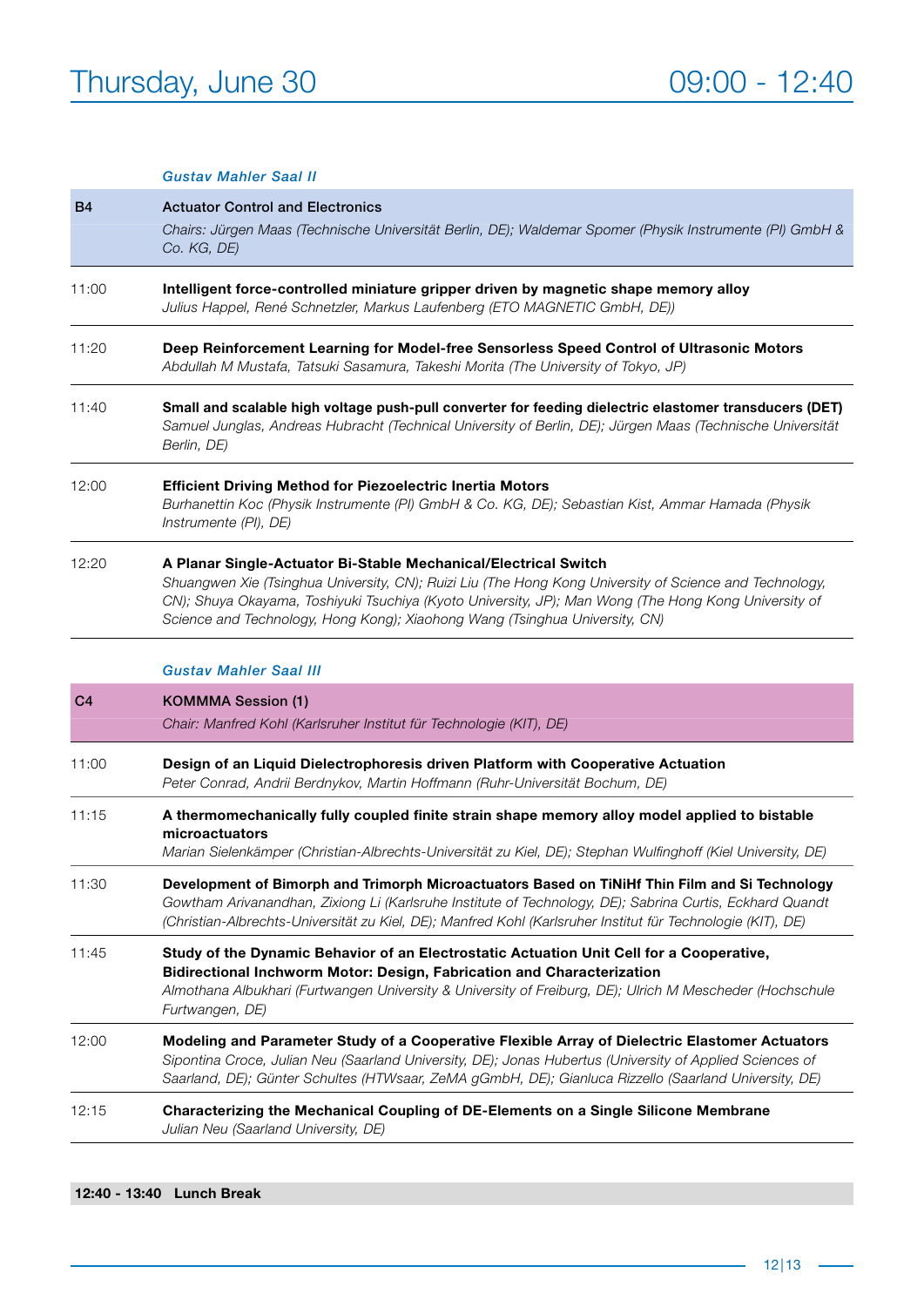|                  | <b>Poster Session</b>                                                                                                                                                                                                                                                                                                 |  |
|------------------|-----------------------------------------------------------------------------------------------------------------------------------------------------------------------------------------------------------------------------------------------------------------------------------------------------------------------|--|
| P <sub>1</sub>   | Various topics on actuators                                                                                                                                                                                                                                                                                           |  |
| P <sub>1.1</sub> | Investigations of high load actuators based on Shape Memory Alloys<br>Andrea Böhm (Fraunhofer-Institut für Werkzeugmaschinen und Umformtechnik, DE); Daniel Maiwald,<br>Kenny Pagel (Fraunhofer IWU, DE); Welf-Guntram Drossel (Fraunhofer Institute for Machine Tools and<br>Forming Technology IWU, DE)             |  |
| P <sub>1.2</sub> | Design of a pinch mode magnetorheological flow bench: magnetic field analysis<br>Michal Kubík (Brno University of Technology, CZ); Janusz Goldasz (BWI Group, Technical Center Krakow,<br>PL); Ondrej Machacek (Brno University of Technology, CZ); Bogdan Sapiński (AGH University of Science and<br>Technology, PL) |  |
| P1.3             | Dielectric elastomer stack actuator module with integrated electronics and encapsulation<br>Tobias Pointner, Metin Giousouf (Festo SE & Co. KG, DE); Michael Wegener, Silvia Janietz (Fraunhofer IAP,<br>DE); Selina Gomoll, Antonia Hoppe, Christian Splith (FEW Chemicals GmbH, DE)                                 |  |
| P <sub>1.4</sub> | Development of an application-oriented Design Tool for Multilayer Stack Actuators based on<br><b>Dielectric Elastomer Materials</b><br>Jana Mertens (Technical University of Berlin, DE); Jürgen Maas, Ozan Çabuk (Technische Universität Berlin,<br>DE)                                                              |  |
| P <sub>1.5</sub> | Effect of Heat Treatment and Hydrogen Solution on the Elastic Properties of Titanium<br>H. T. Uchida, Takaya Sato, Hironori Odaka, Kenta Watanabe, A. Kaneko, Yufeng Sun, H. Tsuchiya, Yoshihito<br>Matsumura, A. Tonegawa (Tokai University, JP)                                                                     |  |
| P <sub>1.6</sub> | Hand-held Device for Force Estimation during Tool Tissue Interaction                                                                                                                                                                                                                                                  |  |

#### *Juliane Mayer, Max B. Schäfer, Jan Liu, Giuliano Antonio Giacoppo (University of Stuttgart, DE); Timo Markert (Wittenstein SE, DE); Sebastian Matich (Technische Universität Darmstadt, DE); Pascal Brunner, Peter P. Pott (Universität Stuttgart, DE)*

P1.7 Influence of a fixed twisting zone on a Twisted String Actuation *Giuliano Antonio Giacoppo, Johannes Meiringer, Max B. Schäfer, Michael da Silva, Juliane Mayer, Lars Finke (University of Stuttgart, DE); Peter P. Pott (Universität Stuttgart, DE)*

#### P1.8 Magnetically hybridized inkjet-printed and UV-polymerized multi-hydrogel thermal responsive soft gripper

*Alexander Kutscher, Andreas Richter (TU Dresden, DE)*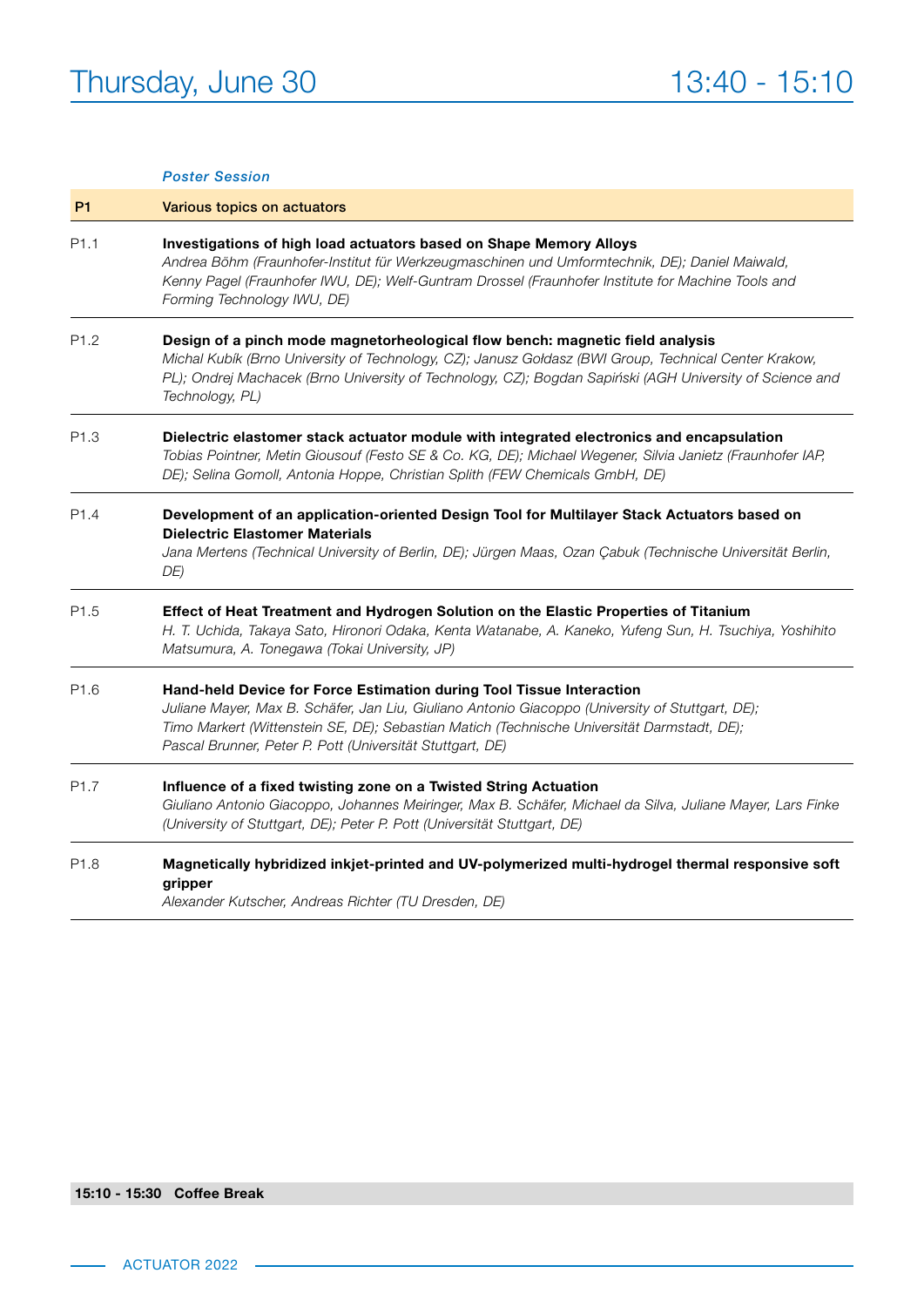#### *Poster Session*

| P <sub>2</sub>   | <b>Electromagnetic actuators</b>                                                                                                                                                                                                                                                                                                                   |  |  |  |
|------------------|----------------------------------------------------------------------------------------------------------------------------------------------------------------------------------------------------------------------------------------------------------------------------------------------------------------------------------------------------|--|--|--|
| P <sub>2.1</sub> | Influence of Shaft Material Magnetic Characteristics on Electromagnetic Actuator<br>Eray Humali (Roketsan Missiles Inc. & Istanbul Technical University, TR)                                                                                                                                                                                       |  |  |  |
| P <sub>2.2</sub> | Pole Pitch Optimization of a Flux Switching Permanent Magnet Linear Machine for Small Scale<br><b>Wave Energy Harvesting</b><br>Julius Harms, Thorsten A Kern (Hamburg University of Technology, DE)                                                                                                                                               |  |  |  |
| P2.3             | Compact and lightweight linear actuator for handheld medical robotic devices<br>Ralf Gundling (Medical Faculty Mannheim, Universtity Heidelberg, DE); Peter P. Pott (Universität Stuttgart,<br>DE); Marcus Götz (MRC Systems GmbH, DE); Markus Schwarz (Medical Faculty Mannheim, University<br>Heidelberg, DE)                                    |  |  |  |
| P <sub>2.4</sub> | Static Pull-in Effect of Hybrid Levitation Micro-actuators for Square-Shaped Proof Mass<br>Chun Him Lee (Karlsruhe Institute of Technology, DE); Sreejith Sasi Kumar (Institute of Microstructure<br>Technology, DE); Emil R. Mamleyev (Karlsruhe Institute of Technology, DE); Kirill Poletkin (Karlsruher Institut<br>für Technologie (KIT), DE) |  |  |  |
| P <sub>2.5</sub> | Calculation of mutual inductance between circular and arbitrary shaped filaments: Segmentation<br><b>Method</b><br>Sreejith Sasi Kumar (Institute of Microstructure Technology, DE); Chun Him Lee, Emil R. Mamleyev (Karlsruhe<br>Institute of Technology, DE); Kirill Poletkin (Karlsruher Institut für Technologie (KIT), DE)                    |  |  |  |
|                  | <b>Poster Session</b>                                                                                                                                                                                                                                                                                                                              |  |  |  |
| P <sub>3</sub>   | Micro / nano manipulation and positioning                                                                                                                                                                                                                                                                                                          |  |  |  |
| P3.1             | Directional Behavior of Periodic Honeycombs: towards Lightweight MEMS on SOI Wafers<br>Anna Christina Thewes (Ruhr Universität Bochum & Fakultät für Elektrotechnik und Informationstechnik, DE);<br>Melvin Jondral, Martin Hoffmann (Ruhr-Universität Bochum, DE)                                                                                 |  |  |  |
| P <sub>3.2</sub> | Optimization of Electrostatic Bending-Plate Actuators: Increasing the Displacement and Adjusting<br>the Actuator Stiffness<br>Lisa Schmitt (Ruhr-Universität Bochum, DE); Philip Schmitt (Ruhr University Bochum, DE); Martin Hoffmann<br>(Ruhr-Universität Bochum, DE)                                                                            |  |  |  |
| P3.3             | How to reduce the Pull-in Displacement of Parallel-Plate Actuators<br>Philip Schmitt, Lisa Schmitt, Martin Hoffmann (Ruhr University Bochum, DE)                                                                                                                                                                                                   |  |  |  |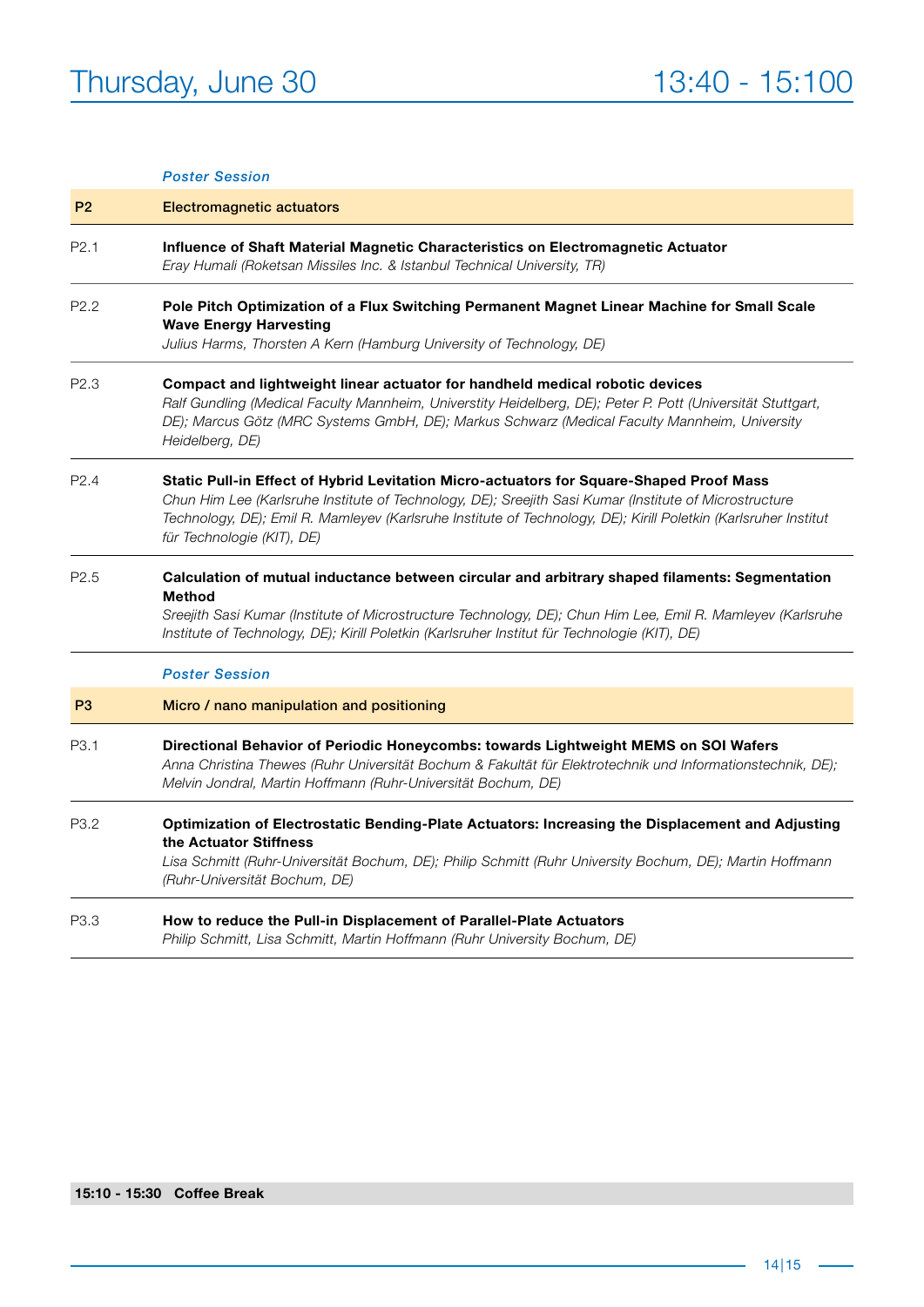#### *Poster Session*

| P <sub>4</sub>   | Piezoelectric actuators / piezoelectric motors                                                                                                                                                                                                                                                                                                                                                                                                                   |  |  |
|------------------|------------------------------------------------------------------------------------------------------------------------------------------------------------------------------------------------------------------------------------------------------------------------------------------------------------------------------------------------------------------------------------------------------------------------------------------------------------------|--|--|
| P4.1             | Electromechanical Model for Biphase Piezo Inertia Drive<br>Buelent Delibas, Burhanettin Koc (Physik Instrumente (PI) GmbH & Co. KG, DE)                                                                                                                                                                                                                                                                                                                          |  |  |
| P4.2             | Disc type piezoelectric actuator for optical lens positioning<br>Dalius Mazeika (Vilnius Gediminas Technical University, LT); Piotr Vasiljev (Vytautas Magnus University, LT);<br>Ying Yang (Nanjing University of Aeronautics and Astronautics, CN); Andrius Ceponis (Vilnius Gediminas<br>Technical University, LT); Regimantas Bareikis, Arunas Struckas (Vytautas Magnus University, LT);<br>Sergejus Borodinas (Vilnius Gediminas Technical University, LT) |  |  |
| P4.3             | <b>Ultrasonic Actuator-Driven Medical Fluid Pump</b><br>Alexej Wischnewski (Physik Instrumente (PI) & GmbH & Co KG, DE)                                                                                                                                                                                                                                                                                                                                          |  |  |
| P4.4             | Design of a 2-phase Piezoelectric Inertia Drive Type Motor<br>Burhanettin Koc, Buelent Delibas (Physik Instrumente (PI) GmbH & Co. KG, DE)                                                                                                                                                                                                                                                                                                                       |  |  |
| P4.5             | A Microchannel Device for Droplet Classification by Manipulation using Piezoelectric Vibrator<br>Takefumi Kanda, Shoko Seo, Yoshiki Ohara, Shuichi Wakimoto (Okayama University, JP)                                                                                                                                                                                                                                                                             |  |  |
| P4.6             | Experimental characterization of a piezoelectrically actuated force amplifier using optical and<br>self-sensing methods<br>Sonja Müller (Hochschule Furtwangen, DE); Stefan Rupitsch (Albert-Ludwigs-Universität Freiburg - IMTEK,<br>DE); Ulrich M Mescheder (Hochschule Furtwangen, DE)                                                                                                                                                                        |  |  |
| P4.7             | <b>FFAA Film Flex Assembled Actuator</b><br>Valerio Zerillo (Yageo, IT)                                                                                                                                                                                                                                                                                                                                                                                          |  |  |
|                  | <b>Poster Session</b>                                                                                                                                                                                                                                                                                                                                                                                                                                            |  |  |
| P <sub>5</sub>   | <b>Process engineering</b>                                                                                                                                                                                                                                                                                                                                                                                                                                       |  |  |
| P <sub>5.1</sub> | A New Simple Method for Detecting Biofilms Using Heatable Capacitive Sensor Structures (CSS)<br>Kai-Uwe Zirk, Markus Kemper, Christoph Kolhoff, Patrick Dummeier (University of Applied Science Diepholz,<br>DE); Manuel Olze (Plümat, Plate & Lübeck GmbH & Co, DE); Harald Pötzschke (Freelancer, DE)                                                                                                                                                          |  |  |
| P <sub>5.2</sub> | A New Method to Monitoring the Curing of Filler Educts in Fibre Composites<br>Kai-Uwe Zirk, Markus Kemper, Christoph Kolhoff (University of Applied Science Diepholz, DE); Harald<br>Pötzschke (Freelancer, DE)                                                                                                                                                                                                                                                  |  |  |
| P5.3             | FEM-assisted design of multi-purpose printed-circuit sensor structures<br>Patrick Dummeier, Kai-Uwe Zirk (University of Applied Science Diepholz, DE); Harald Pötzschke (Freelancer, DE)                                                                                                                                                                                                                                                                         |  |  |

#### 15:10 - 15:30 Coffee Break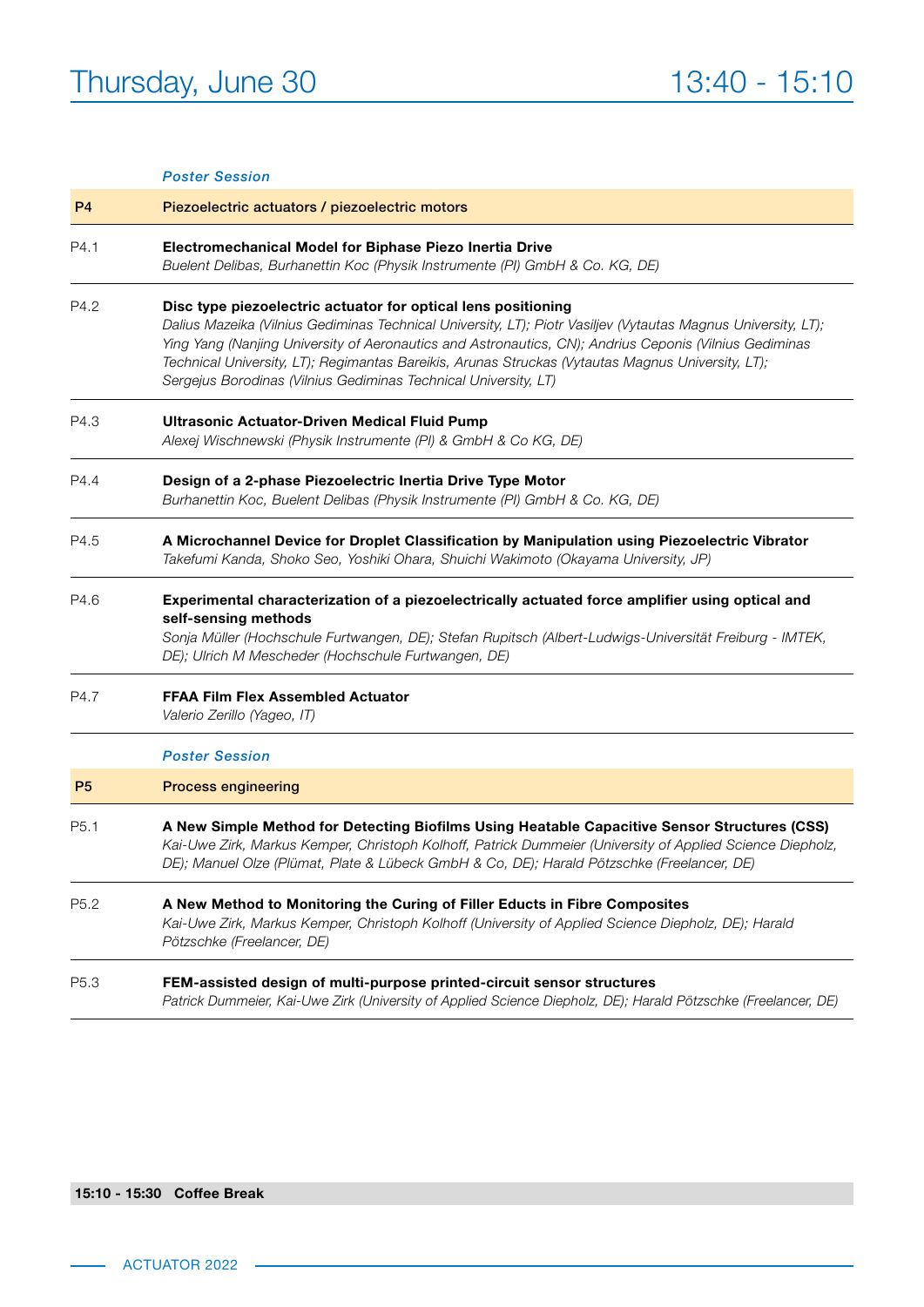|                  | <b>Poster Session</b>                                                                                                                                                                                                                                                                                                                                                                                               |  |
|------------------|---------------------------------------------------------------------------------------------------------------------------------------------------------------------------------------------------------------------------------------------------------------------------------------------------------------------------------------------------------------------------------------------------------------------|--|
| P <sub>6</sub>   | Robotics / micro robotics / soft robotics                                                                                                                                                                                                                                                                                                                                                                           |  |
| P6.1             | Thermosensitive elastomers for shape adaption of soft robotic systems<br>Nina Prem (OTH Regensburg, DE); Klaus Zimmermann (TU Ilmenau, DE)                                                                                                                                                                                                                                                                          |  |
| P <sub>6.2</sub> | Design of a Series Elastic Actuator for an Assistive Exoskeleton using Numerical Methods and<br><b>Gait Data</b><br>Sander De Groof (KU Leuven, BE); Yang Zhang (JUNIA-HEI, FR); Peyrodie Laurent (JUNIA, FR); Roy Sevit<br>(Thomas More University of Applied Sciences, BE); Emmanuel Benjamin Vander Poorten (KU Leuven, BE);<br>Erwin Aertbeliën (Katholieke Universiteit Leuven, BE); Luc Labey (KU Leuven, BE) |  |
| P6.3             | A Low-Cost Hybrid Compact Control Hardware for a Soft Colono- scope<br>Luigi Manfredi (University of Dundee, United Kingdom (GB))                                                                                                                                                                                                                                                                                   |  |
| P6.4             | Design and Development of a Torsion-based Series Elastic Actuator with Nested Encoders for a<br>Wearable Exoskeleton Robot<br>Alihan Kuru, Ozkan Bebek, Barkan Ugurlu (Ozyegin University, TR)                                                                                                                                                                                                                      |  |
| P6.5             | Topology Optimization-based Design and Development of a Compact Actuator with a High Torque-<br>to-Weight Ratio for Quadrupeds<br>Sinan Emre, Baris Akin, Erim Can Ozcinar, Baris Balci, Polat Sendur, Ozkan Bebek, Ramazan Unal, Barkan<br>Ugurlu (Ozyegin University, TR)                                                                                                                                         |  |
| P6.6             | Improvement of pneumatically driven prosthetic hand for use in daily life<br>Ren Yakami, Hironari Taniguchi (Osaka Institute of Technology, JP); Shuichi Wakimoto (Okayama University,<br>JP); Kosuke Morinaga (Hiroshima International University, JP)                                                                                                                                                             |  |

#### 15:10 - 15:30 Coffee Break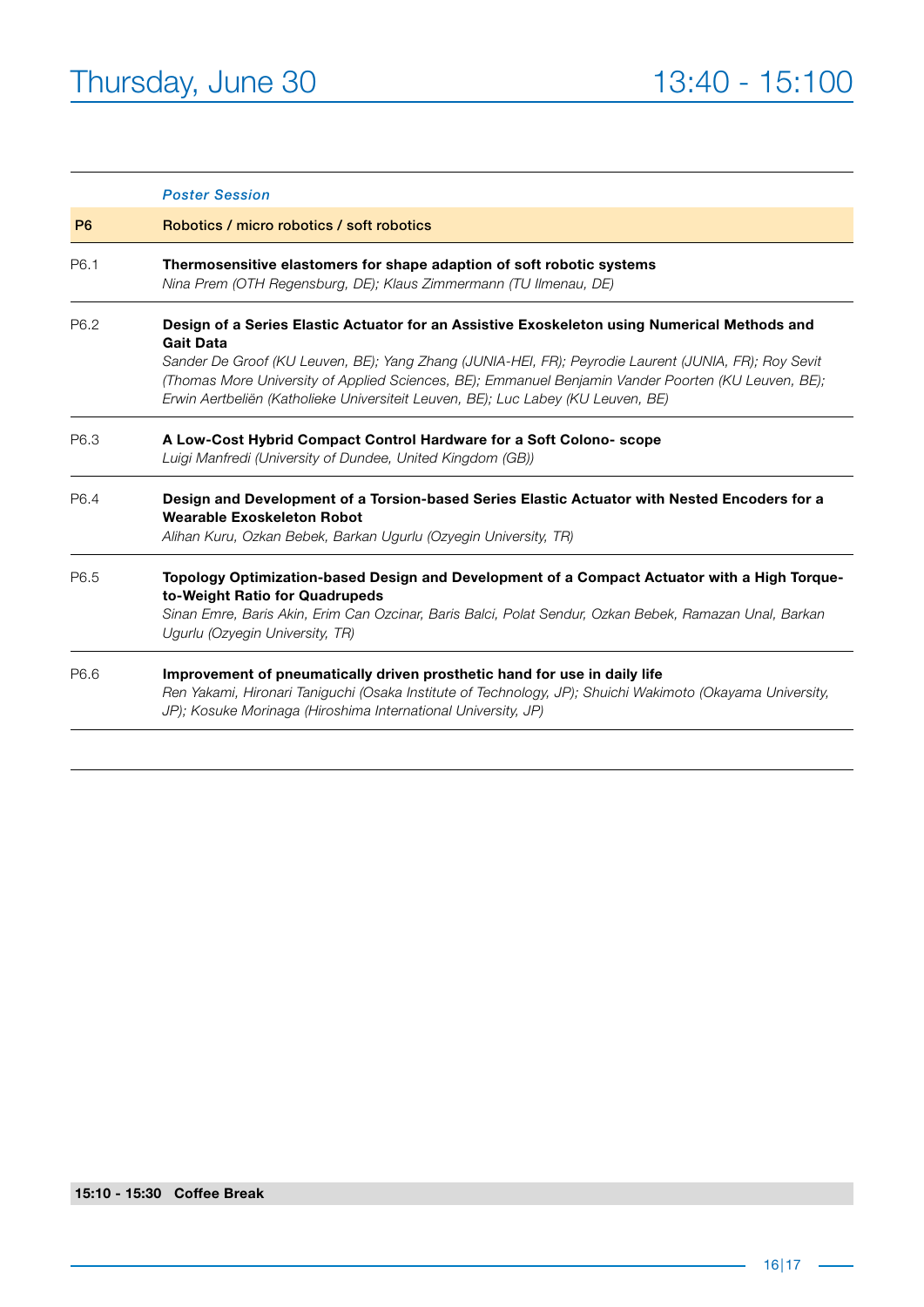|                | <b>Gustav Mahler Saal I</b>                                                                                                                                                                                                                                                                                                    |  |  |
|----------------|--------------------------------------------------------------------------------------------------------------------------------------------------------------------------------------------------------------------------------------------------------------------------------------------------------------------------------|--|--|
| A <sub>5</sub> | <b>SMA (2)</b><br>Chair: Marco Citro (Saes Getters, IT)                                                                                                                                                                                                                                                                        |  |  |
| 15:30          | Fully coupled simulation of magnetic shape memory alloys under elongating and contracting<br>perpendicular magnetic fields<br>Robert Courant, Jürgen Maas (Technical University Berlin, DE)                                                                                                                                    |  |  |
| 15:50          | Development of Rotatory Decoupled Antagonistic SMA Actuator<br>Tom Gorges (Center for Mechatronics and Automation Technology - ZeMA gGmbH & University of Applied<br>Sciences - HTW Saar, DE); Philipp Molitor (ZeMA gGmbH, DE); Rouven Britz (Saarland University, DE);<br>Paul Motzki (ZeMA gGmbH & Saarland University, DE) |  |  |
| 16:10          | High-Power and High-Speed SMA Bowling Ball Demonstrator<br>Philipp Molitor (ZeMA gGmbH, DE); Rouven Britz (Saarland University, DE); Paul Motzki (ZeMA gGmbH &<br>Saarland University, DE)                                                                                                                                     |  |  |
| 16:30          | A Thermal Energy Harvester Based on Bistable SMA Microactuation<br>Xi Chen (Karlsruher Institut für Technologie, DE); Lars Bumke (Kiel University, DE); Eckhard Quandt (Christian-<br>Albrechts-Universität zu Kiel, DE); Manfred Kohl (Karlsruher Institut für Technologie (KIT), DE)                                         |  |  |
| 16:50          | Miniature Shock Absorber Based on SMA Foil Actuation<br>Kiran Jacob (Karlsruhe Institute of Technology, DE); Nicholas Case (KIT, DE); Shuichi Miyazaki (University of<br>Tsukuba, JP); Manfred Kohl (Karlsruher Institut für Technologie (KIT), DE)                                                                            |  |  |
|                | <b>Gustav Mahler Saal II</b>                                                                                                                                                                                                                                                                                                   |  |  |
| B <sub>5</sub> | <b>Piezoelectric Actuators</b><br>Chair: Chair: Franz Schubert (PI Ceramic GmbH, DE)                                                                                                                                                                                                                                           |  |  |
| 15:30          | Thermal characterization of passive piezoelectric actuators<br>Xenia Y. Ratke (Technische Universität Ilmenau, DE); Thomas Sattel (Ilmenau University of Technology, DE)                                                                                                                                                       |  |  |
| 15:50          | Microscale Single Crystal Ultrasonic Actuator for Miniature Optical Systems<br>Maxim Wischnewski (Physik Instrumente (PI) GmbH & Co. KG); Alexej Wischnewski (Physik Instrumente (PI)<br>& GmbH & Co KG, DE); Buelent Delibas (Physik Instrumente (PI) GmbH & Co. KG, DE); Patrick Pertsch (PI<br>Ceramic GmbH, DE)            |  |  |
| 16:10          | Expansion of Driving Frequency and Voltage Amplitude Limits and Suppression of Dynamic<br>Characteristic Variations of Piezoelectric Stacked Actuators by Forced Liquid Cooling with Silicon Oil<br>Rina Nishida, Jianpeng Zhong, Tadahiko Shinshi (Tokyo Institute of Technology, JP)                                         |  |  |
| 16:30          | Effect of rotor elasticity on driving characteristics of the ultrasonic motors<br>Tatsuki Sasamura, Abdullah M Mustafa, Susumu Miyake (The University of Tokyo, JP); Norio Sashida (Shinsei<br>Corporation, JP); Takeshi Morita (The University of Tokyo, JP)                                                                  |  |  |
| 16:50          | Self-sensing damping control for mechanically coupled piezo actuators<br>Bas Jansen (Eindhoven University of Technology & ASML, NL); Aditya Ananthakrishnan, Hans Butler<br>(Eindhoven University of Technology, NL); Siep Weiland (Technische Universiteit Eindhoven, NL)                                                     |  |  |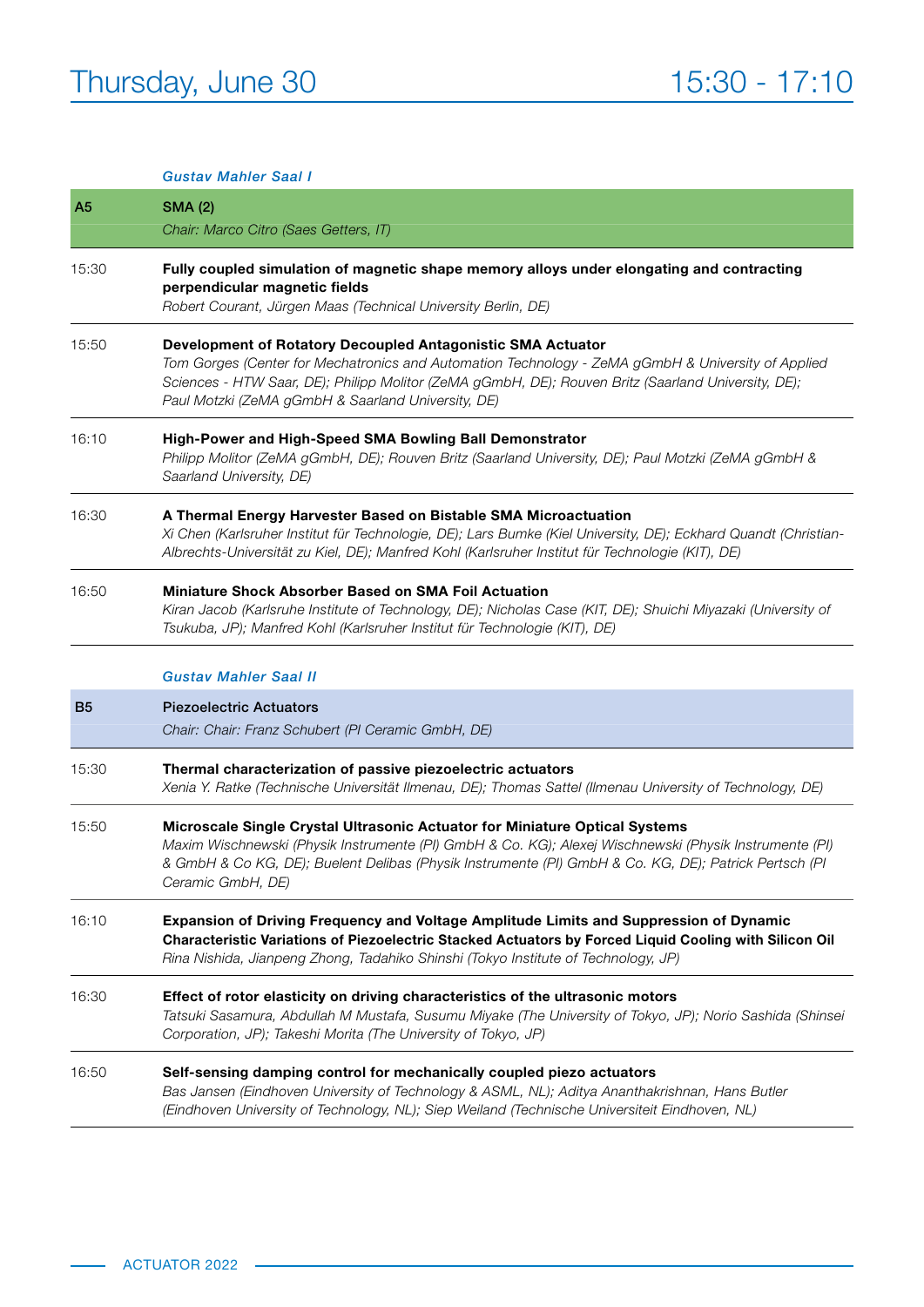#### *Gustav Mahler Saal III*

| C <sub>5</sub> | <b>KOMMMA Session (2)</b><br>Chair: Manfred Kohl (Karlsruher Institut für Technologie (KIT), DE)                                                                                                                                                                                                                                                                                                                                    |  |  |
|----------------|-------------------------------------------------------------------------------------------------------------------------------------------------------------------------------------------------------------------------------------------------------------------------------------------------------------------------------------------------------------------------------------------------------------------------------------|--|--|
|                |                                                                                                                                                                                                                                                                                                                                                                                                                                     |  |  |
| 15:30          | <b>Microstructured Stimuli Responsive Hydrogel Actuators</b><br>Christine Selhuber-Unkel, Tobias Spratte (Universitätsklinikum Heidelberg, DE)                                                                                                                                                                                                                                                                                      |  |  |
| 15:45          | Model Order Reduction of a Nonlinear Electromechanical Beam Actuator by Clustering Input-<br><b>Nonlinearities</b><br>Arwed Schütz (Jade University of Applied Sciences, DE); Mario Farny (Ruhr-Universität Bochum, DE);<br>Michael Olbrich (University of Augsburg, DE); Martin Hoffmann (Ruhr-Universität Bochum, DE);<br>Christoph Ament (University of Augsburg, DE); Tamara Bechtold (Jade University of Applied Sciences, DE) |  |  |
| 16:00          | Kick & Catch: Coaction of an electrostatic kick and magnetic catch system for the rotation of a<br>sphere<br>Mario Farny (Ruhr-Universität Bochum, DE); Michael Olbrich, Christoph Ament (University of Augsburg, DE);<br>Martin Hoffmann (Ruhr-Universität Bochum, DE)                                                                                                                                                             |  |  |
| 16:15          | Antagonistic SMA Film Actuators for Folding and Unfolding of Origami-Type Microstructures<br>Georgino Kaleng Tshikwand (University of Erlangen-Nuremberg, DE)                                                                                                                                                                                                                                                                       |  |  |
| 16:30          | Reduction of the Solenoid Micro-Coil Size as a Path to Transporter Micro-Actuator Array<br>Emil R. Mamleyev (Karlsruhe Institute of Technology, DE); Kirill Poletkin (Karlsruher Institut für Technologie<br>$(KIT)$ , DE)                                                                                                                                                                                                          |  |  |
| 16:45          | Calculation of magnetic force between two circular filaments arbitrary oriented in the space by<br>using method of mutual inductance<br>Kirill Poletkin (Karlsruher Institut für Technologie (KIT), DE)                                                                                                                                                                                                                             |  |  |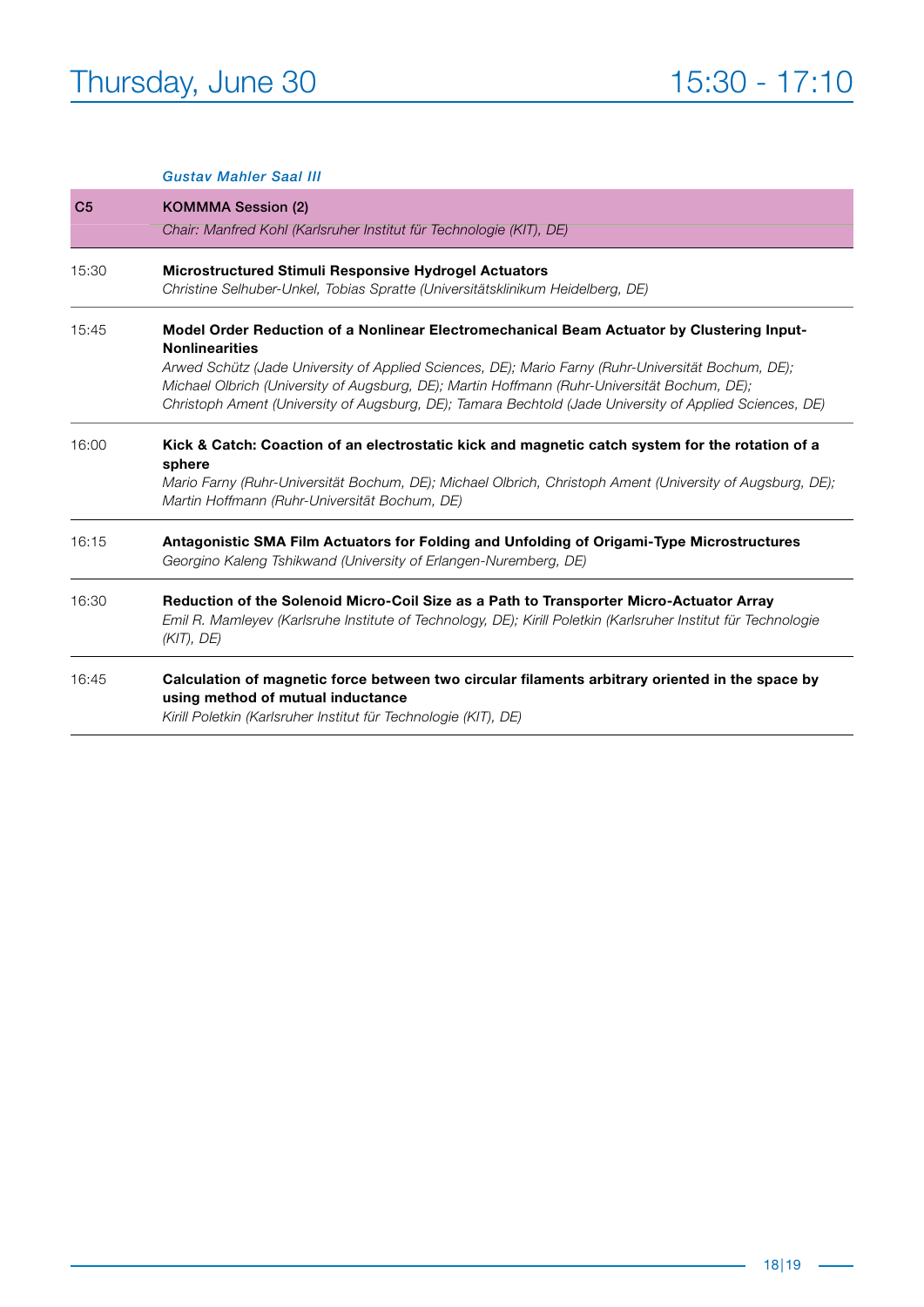### General Information

#### ACTUATOR 2022 Office

For detailed information please contact:

VDE VDI-Society Microelectronics Microsystems and Precision Engineering (GMM) Dr. Ronald Schnabel Merianstraße 28 63069 Offenbach am Main, Germany

Phone: +49 69-6308-227 Fax: +49 69-6308-9828 E-Mail: [gmm@vde.com](mailto:gmm%40vde.com?subject=)

During the conference: Mobile: +49 171 4695 118

#### ACTUATOR Project Management

VDE-Conference Service Merianstraße 28 63069 Offenbach am Main, Germany Ms. Hatice Altintas Phone: +49 69 63 08 477 E-Mail: [hatice.altintas@vde.com](mailto:hatice.altintas%40vde.com?subject=)

#### Conference Fees

(The conference fee includes admission to all sessions as well as to the Conference Proceedings)

|                                   | Early Bird Registration<br>by May 28, 2022 | Registration after<br>May 28, 2022 |
|-----------------------------------|--------------------------------------------|------------------------------------|
| <b>Full Ticket</b>                | 900,- €                                    | 1000,- $∈$                         |
| <b>VDE/VDI Members</b>            | 800,- $\epsilon$                           | 900,- $\in$                        |
| Authors                           | $550 - \epsilon$                           | $650 - \epsilon$                   |
| <b>Steering Committee Members</b> | $550 - \epsilon$                           | 650.-€                             |
| Students *                        | 450.-€                                     | $550 - \epsilon$                   |

Discount for students only with a student certificate valid at the time of the event

#### Payment of Conference Fee

Payment for registration, including bank charges and processing fees, must be made in Euro. The conference fee has to be fully paid in advance by credit card. Your registration can only be confirmed if VDE-Conference Services has recorded receipt of your full payment.

#### Cancellation

In case of cancellation, provided that written notice has been given to VDE-Conference Services 4 weeks before conference start, the registration fee will be fully refunded less a handling fee of EURO 80.00. After this deadline no refund will be made. Proceedings will then be sent to the registrant after the conference.

#### Conference Venue

Congress Center Rosengarten Rosengartenplatz 2 68161 Mannheim, Germany Phone: +49 621 4106-0



#### Training Sessions CEDRAT TECHNOLOGIES

#### Attend the 1-day training performed on June 28th by Cedrat Technologies (CTEC), as joint event to ACTU-ATOR 2022

The courses are opened to engineers, PhD students and technicians willing to have a first knowledge either on piezo OR on linear actuators. As these training courses are not part of the conference ACTUATOR 2022, a separate registration is required (550 €).

Should you be interested in attending one session feel free to contact CTEC at training.ct@cedrat-tec.com or by phone +33 (0)4 56 58 04 14 (asking for Ms Hugi Sandrine).

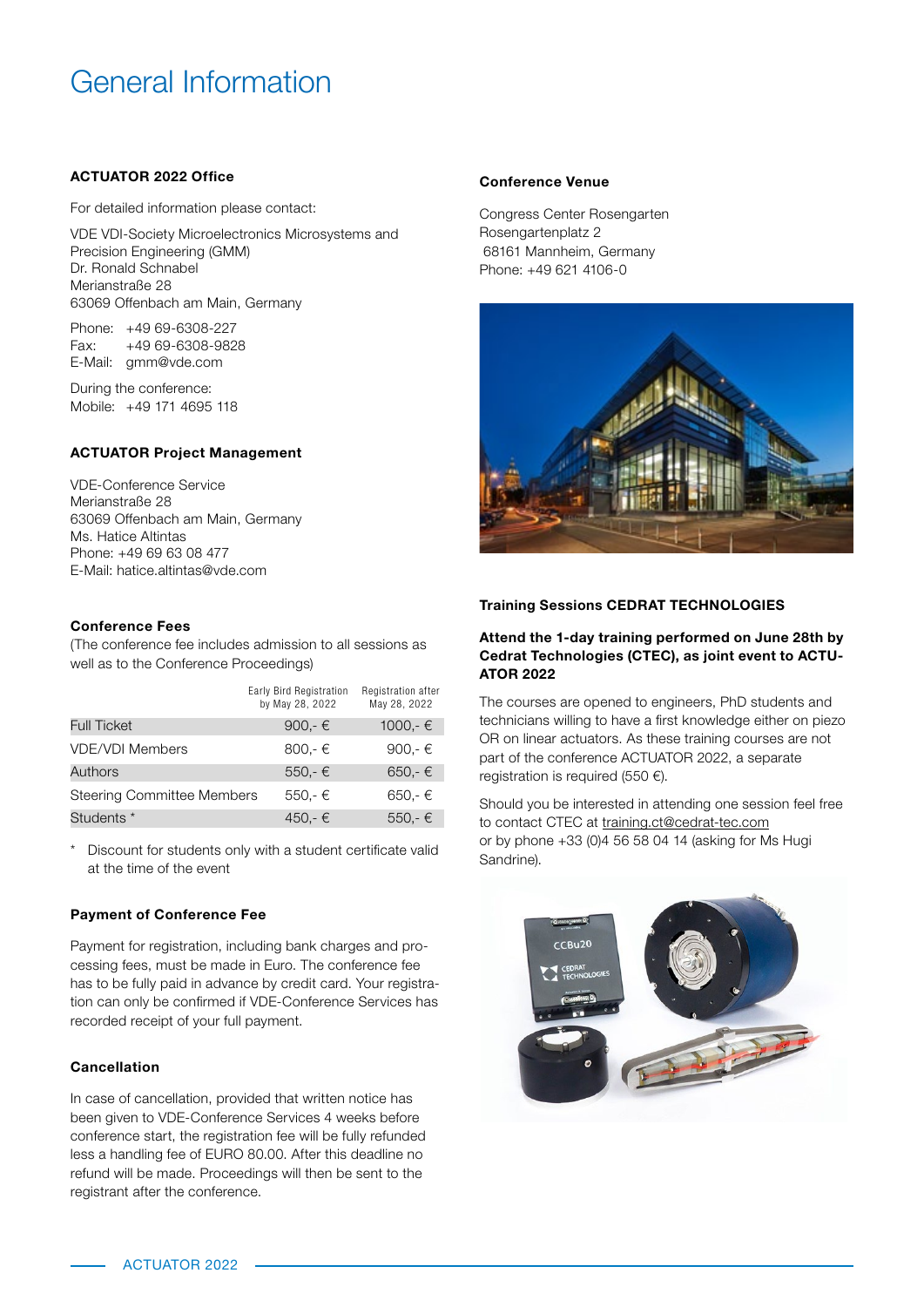### Conference Information

#### Exhibition

The 12th International Exhibition on Smart Actuators and Drive Systems will present components, system approaches and applications of smart actuators and low-power electromagnetic drives based on conventional (electromagnetic) and innovative working principles (new actuators), and associated subjects. The range of topics also includes measurement techniques, control concepts and circuits, driver components and units, system integration, layout and simulation tools etc.

Within the online exhibition area, we will again have application oriented presentations on a product level, besides the in-depth conference programme. This Exhibition Forum provides additional information about the exhibition topics on the product level especially to visitors of the exhibition. Exhibitors and other parties are therefore invited to show contributions and demonstrate their products.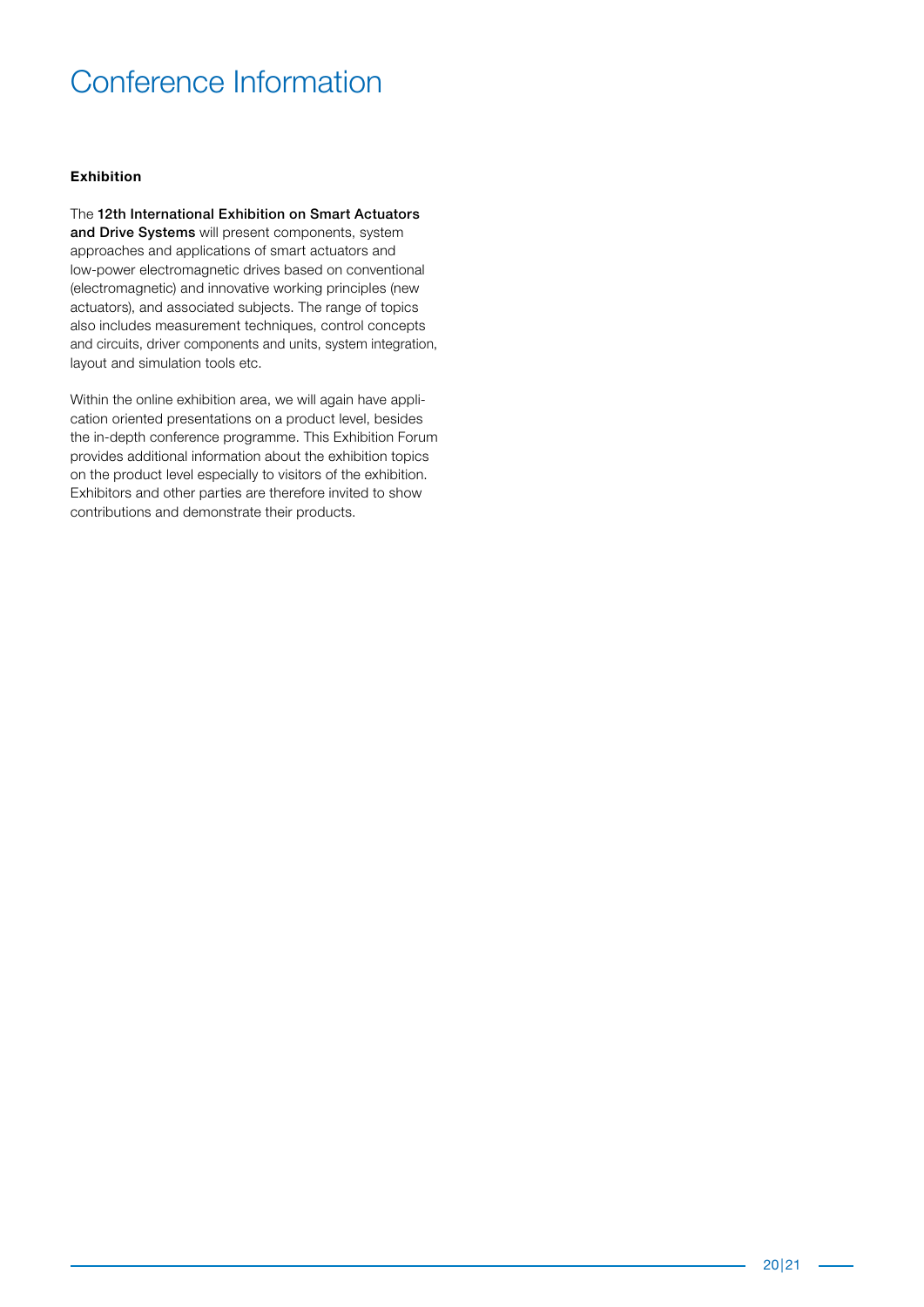### Sponsors and Exhibitors

The VDE GMM and the members of the ACTUATOR 2022 Program Committee would like to thank all the sponsors and exhibitors for their support.



Gold Sponsor and Exhibitor | Booth 05

#### CEDRAT TECHNOLOGIES

59 Chemin du Vieux Chêne 38240 Meylan, France +33 4 56 58 04 00 actuator@cedrat-tec.com [www.cedrat-technologies.com](http://www.cedrat-technologies.com)



#### Exhibitor | Booth 11 and 12

#### ETO MAGNETIC GmbH Hardtring 8

78333 Stockach, Germany +49 777 1809-1452 [m.laufenberg@etogruppe.com](mailto:m.laufenberg%40etogruppe.com?subject=) [www.etogruppe.com](http://www.etogruppe.com)



#### Exhibitor | Booth 02

Festo SE & Co. KG Ruiter Straße 82 73734 Esslingen, Germany +49 711 347-52574 [www.festo.com](http://www.festo.com)



#### Silver Sponsor and Exhibitor | Booth 07

#### HNP Mikrosysteme GmbH

Bleicherufer 25 19053 Schwerin, Germany +49 385 52190-352 [doerte.hoffmann@hnp-mikrosysteme.de](mailto:doerte.hoffmann%40hnp-mikrosysteme.de?subject=) [www.hnp-mikrosysteme.de](http://www.hnp-mikrosysteme.de)



#### Exhibitor | Booth 10

#### KEMET Electronics Corporatio

Via Sagittario 1/3 Sasso Marconi (BO), 40037 Italy +39 051 939 325 [Valerio.Zerillo@yageo.com](mailto:Valerio.Zerillo%40yageo.com?subject=) [www.kemet.com/en/us/applications/haptic-actuators.html](http://www.kemet.com/en/us/applications/haptic-actuators.html)



#### Exhibitor | Booth 08

NGK Spark Plug Co., Ltd. 2808 Iwasaki 485-8510 Komaki, Aichi, Japan +81-90-1861-3430 [n-nagahama@mg.ngkntk.co.jp](mailto:n-nagahama%40mg.ngkntk.co.jp?subject=) [www.ngkntk.co.jp/english/corporate/](http://www.ngkntk.co.jp/english/corporate/)



#### Exhibitor | Booth 13

Fraunhofer Institute for Machine Tools and Forming **Technology** Nöthnitzer Str. 44 01187 Dresden, Germany +49 351 4772-2320 [andrea.boehm@iwu.fraunhofer.de](mailto:andrea.boehm%40iwu.fraunhofer.de?subject=) [www.fgl-netzwerk.de](http://www.fgl-netzwerk.de)



#### Silver Sponsor and Exhibitor | Booth 04

TDK Electronics AG Rosenheimerstr. 16b 81669 München, Germany +49 89 54020 2975 [Jose.DosSantos@tdk.com](mailto:Jose.DosSantos%40tdk.co?subject=) [www.tdk-electronics.tdk.com/piezo\\_solutions](http://www.tdk-electronics.tdk.com/piezo_solutions)

ACTUATOR 2022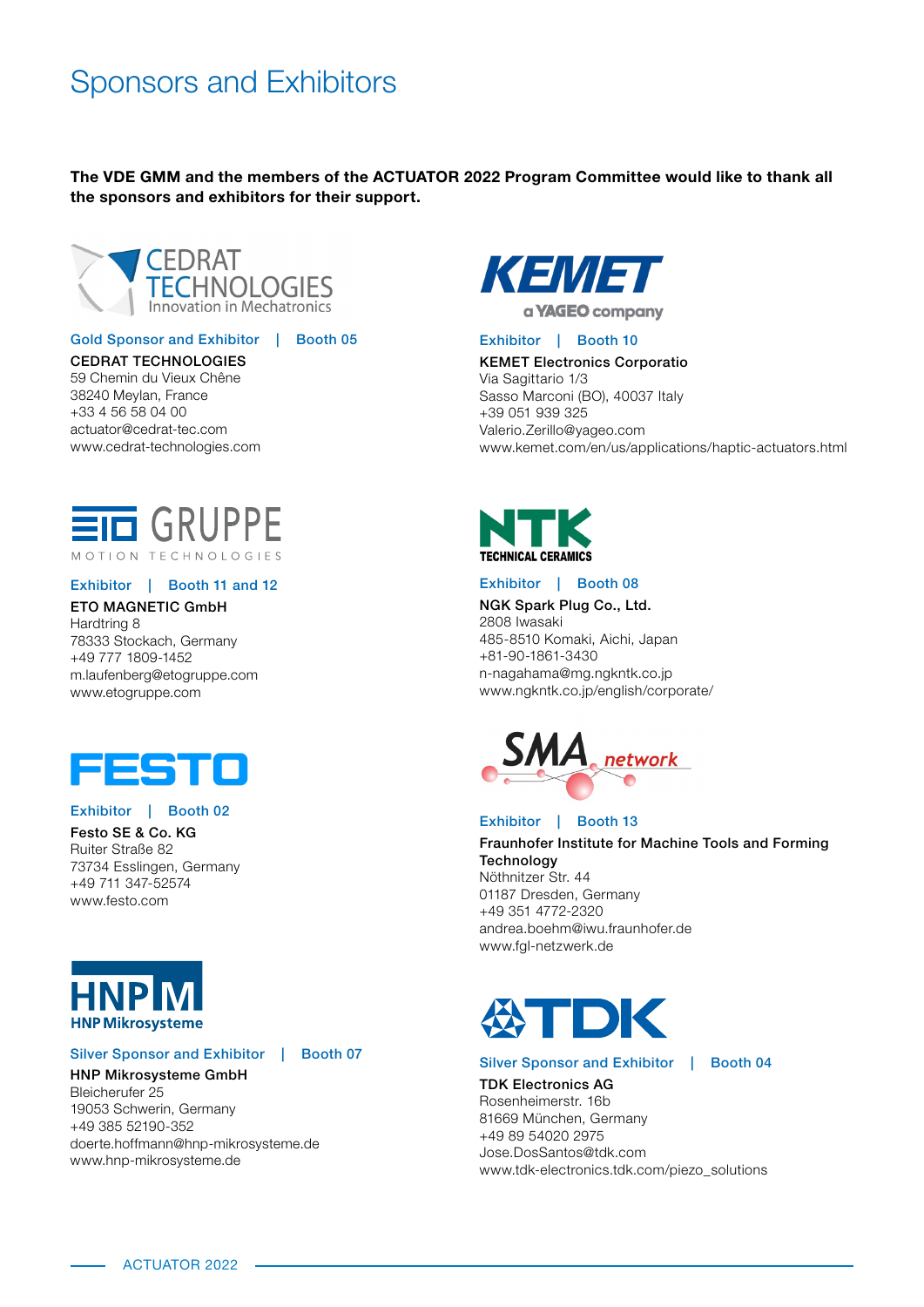### **Notes**

L,